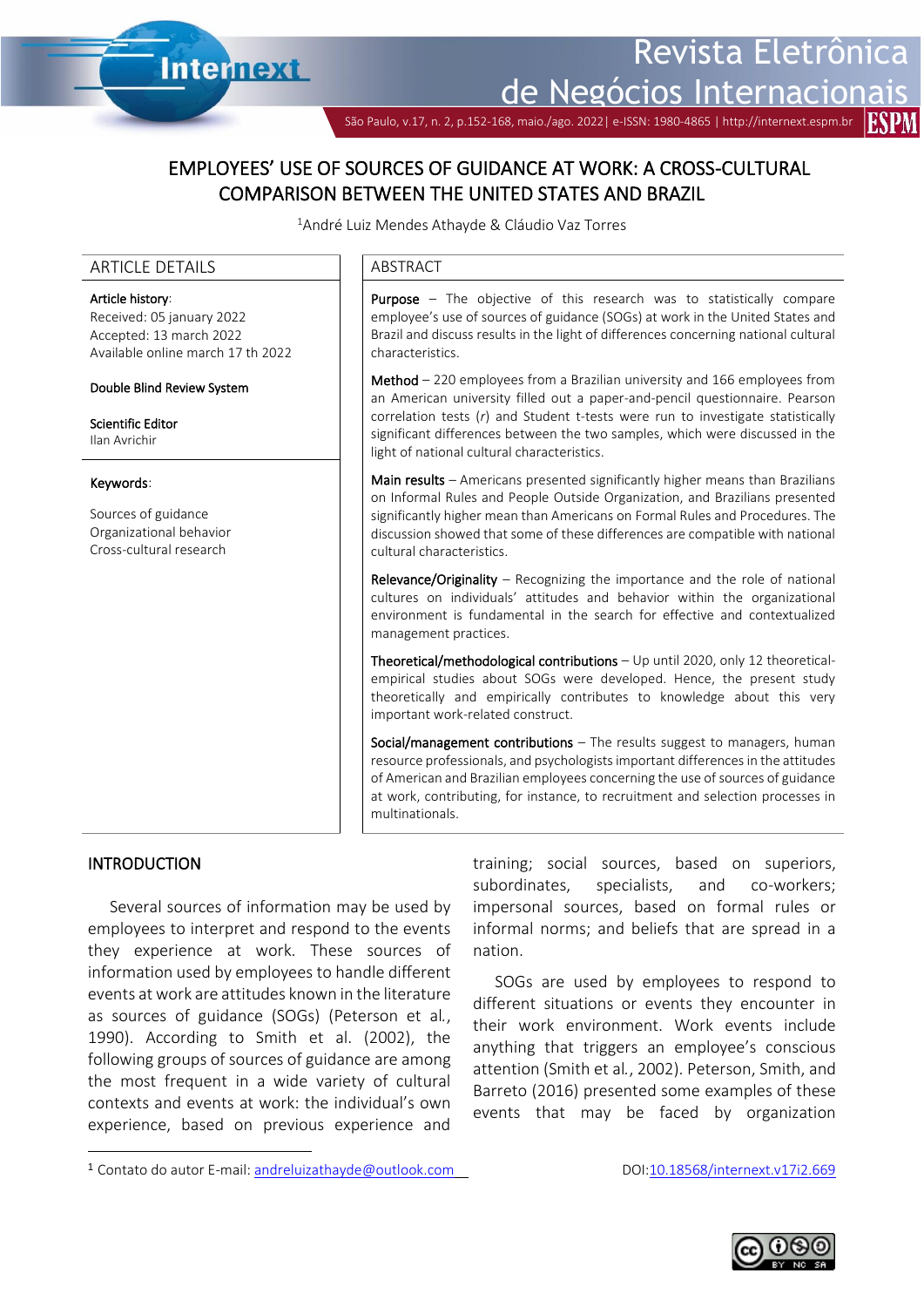members: situations in which subordinates are doing consistently good work; equipment or machinery used in the department seems to need a replacement; another department does not provide the resources or support required; there are differing opinions within the department, among other events.

Classical contingency leadership models (e.g., House, 1971) consider that some work tasks and work settings are more structured than others, which means that leaders act according to how structured a task or setting is. Peterson et al. (1990), however, proposed something different. According to their alternative hypothesis, employees' work varies over time, according to the event they are handling. So, this means that employees' attitudes and behavior must change over a day or week to correspond with changes in the events that they are encountering. Peterson et al. (1990) highlighted that such variability in attitudes and behavior in response to changing situations – events – is exactly what is found in work organizations. This hypothesis turned out to be known as the event-based contingency hypothesis, the background of this article.

By proceeding with a literature review of theoretical-empirical studies involving SOGs from an event-management perspective between 1990 – when the first empirical study was published – and 2020, it is possible to identify a considerable lack of research about this construct, once, up until 2020, only 12 theoretical-empirical studies about this construct were published within such a long period. Four of them discuss the use of SOGs itself with an exploratory approach (Peterson et al., 1990; Smith, Peterson, & Wang, 1996; Peterson, Elliott, Bliese, & Radford, 1996; Smith, Wang, & Leung, 1997), and eight of them its relationship with other constructs (Peterson, Radford, Savage, & Hama, 1994; Smith, Peterson, & Misumi, 1994; Smith et al., 1994; Smith et al., 1999; Smith et al., 2002; Smith & Peterson, 2005; Peterson et al., 2010; Smith et al., 2011). It is important to highlight that the study carried out by Peterson, Smith, and Barreto (2016) only updated the data collection instrument, revising the number of frequent organizational events from eight to six, omitting two events that had shown some method problems. This means that, considering the period between 1990 and 2020, the last empirical study about SOGs from an event-management perspective was carried out ten years ago (Smith et al., 2011).

Besides the highlighted theoretical gap and scarcity of studies on this construct, why do sources of guidance at work deserve to be deeper investigated? As previously presented, relying on sources of guidance is an employee's attitude that guides their actions while dealing with different events at work. Hence, their ultimate behavior and performance are connected to the guidance sources they prioritize at work. For instance, Smith et al. (2011) investigated the use of SOGs by 7,701 employees in 56 countries in dealing with work events and found that reliance on specific SOGs was positively correlated with perceived effectiveness at work.

Furthermore, there is strong theoreticalempirical evidence to consider that the national culture can influence an individual's attitudes and behavior (e.g., Yuniawan, Djastuti, Hidayati, & Udin, 2020). Even though some organizations may foster their employees to use desired specific sources of guidance (e.g., standard operating procedures), the national culture where the organization is located, as well as employees' nationalities, may influence their attitudes of relying on SOGs within their work environment, which may ultimately impact their behavior and performance. Hence, in times of increasing organizational internationalization, investigating how attitudes and behaviors vary cross-culturally can provide strategic information for the international management of people (Athayde, Santos, Fiuza, & Costa, 2019).

Given the role of national cultures on employee's attitudes and behavior, tested and confirmed in previous studies (e.g., Motta & Gomes, 2019; Aldulaimi, 2018), the present research aimed to statistically compare employee's use of sources of guidance at work in the United States and Brazil and discuss results in the light of differences concerning national cultural characteristics. The United States and Brazil were chosen in the present research, beyond accessibility reasons, because they are largely considered culturally different (e.g., Hofstede,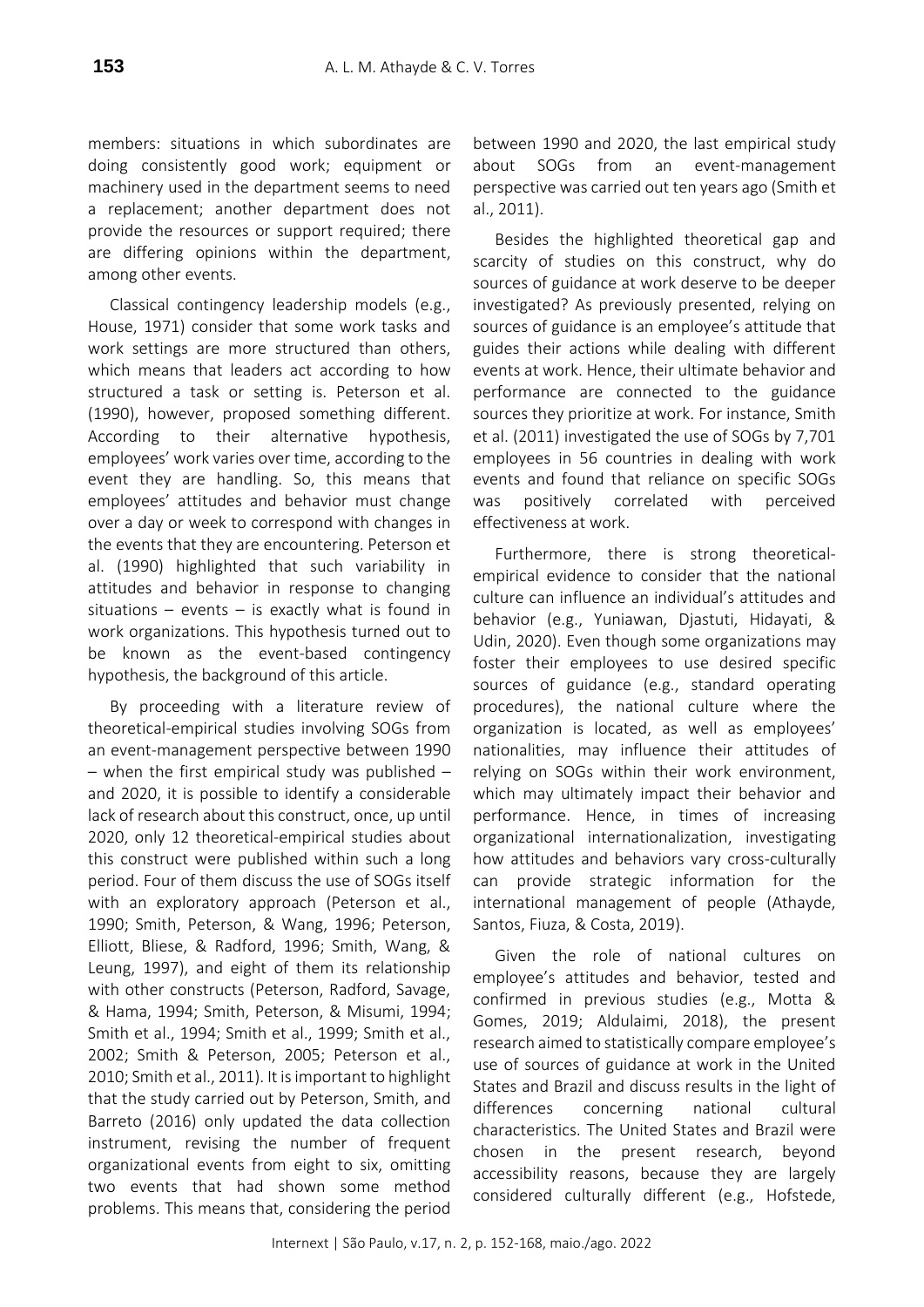1980, 2011; Vignoles et al., 2016). Hence, it was assumed that some results could be discussed in the light of cultural differences between these two countries.

To accomplish this objective, one of the bestknown characterizations of cultural differences derived from business employees was selected in this research to distinguish the American and Brazilian national cultures. Four dimensions of cultural variation proposed by Hofstede (1980, 2001, 2011) were adopted in the present study to support theoretical discussion about possible influences of national culture on the use of SOGs: Individualism x Collectivism, Masculinity x Femininity, Power Distance, and Uncertainty Avoidance.

Globalization is characterized not only by an increase in the movement of capital and products, but also by mobilizing workers in different markets (Silva, Orsi, & Nakata, 2013). In this internationalization scenario, Hill (2005) emphasizes the importance of reviewing the management of people concerning recruitment and selection processes, expatriate management, training, and development, among other subsystems. Bearing in mind that the human resources field is critical for the success of an international business (Vance & Paik, 2006), it becomes strategic to understand how the management of people should be worked on in this multicultural scenario, what challenges exist and what adaptations are necessary. Therefore, deeper investigating differences in the attitudes of American and Brazilian employees of relying on sources of guidance at work seems to be compatible with this mindset, shedding light on the importance of the countries where companies are located, as well as on the importance of employees' nationalities.

# 1. THEORETICAL FRAMEWORK

# 1.1. Sources of guidance

The sources of information used by employees to handle different events at work are attitudes known in the literature as sources of guidance

(SOGs) (Peterson et al*.*, 1990; Smith et al., 2011). When employees have to deal with work events, they operate within a context of alternative SOGs, many of which extend beyond the individual (Peterson & Smith, 2000). SOGs may include interpretive structures, such as memories, thoughts, and understandings to which new events can be connected, and may also include views on events that would likely be considered by a manager, employee, subordinate, or friend. In addition, prevailing views in society (e.g., country beliefs) and organizational documents (e.g., standard operating procedures) can be used by organization members to verify what guidelines they can offer. Over the last three decades, only 12 theoretical-empirical studies about this construct were developed within such a long period.

Web of Science database was used to map the relevant empirical studies on Sources of Guidance from an event-management perspective. On the search, the following terms were used: *source*\* *of guidance*, *guidance source*\*, *event-management*\*, *source*\* *of meaning*, and *source*\* *of event meaning*. The search was done in titles, abstracts, and keywords, and adopted a period range from 1945 through 2019. Initially, 954 studies were found, and each one of them had its title, abstract, and keywords read. For some cases, other sections, such as literature review and method, had to be read to make sure that they fitted the scope of the present research. After this content analysis filter, only 12 empirical studies were chosen to be deeper analyzed, once they dealt with sources of guidance from an event-management perspective. Most of the discarded articles were from the areas of Biology, Medicine, and Information Technology.

First, it is important to emphasize that this apparent low number of articles (12) may be because the scope of the present investigation is the study on SOGs under one specific perspective (event-management). As mentioned above, the study of SOGs, considering all perspectives and all knowledge areas, resulted in 954 studies. Moreover, this apparent low number of articles (12) includes only empirical studies. Theoretical studies on SOGs from an event-management perspective have been developed throughout the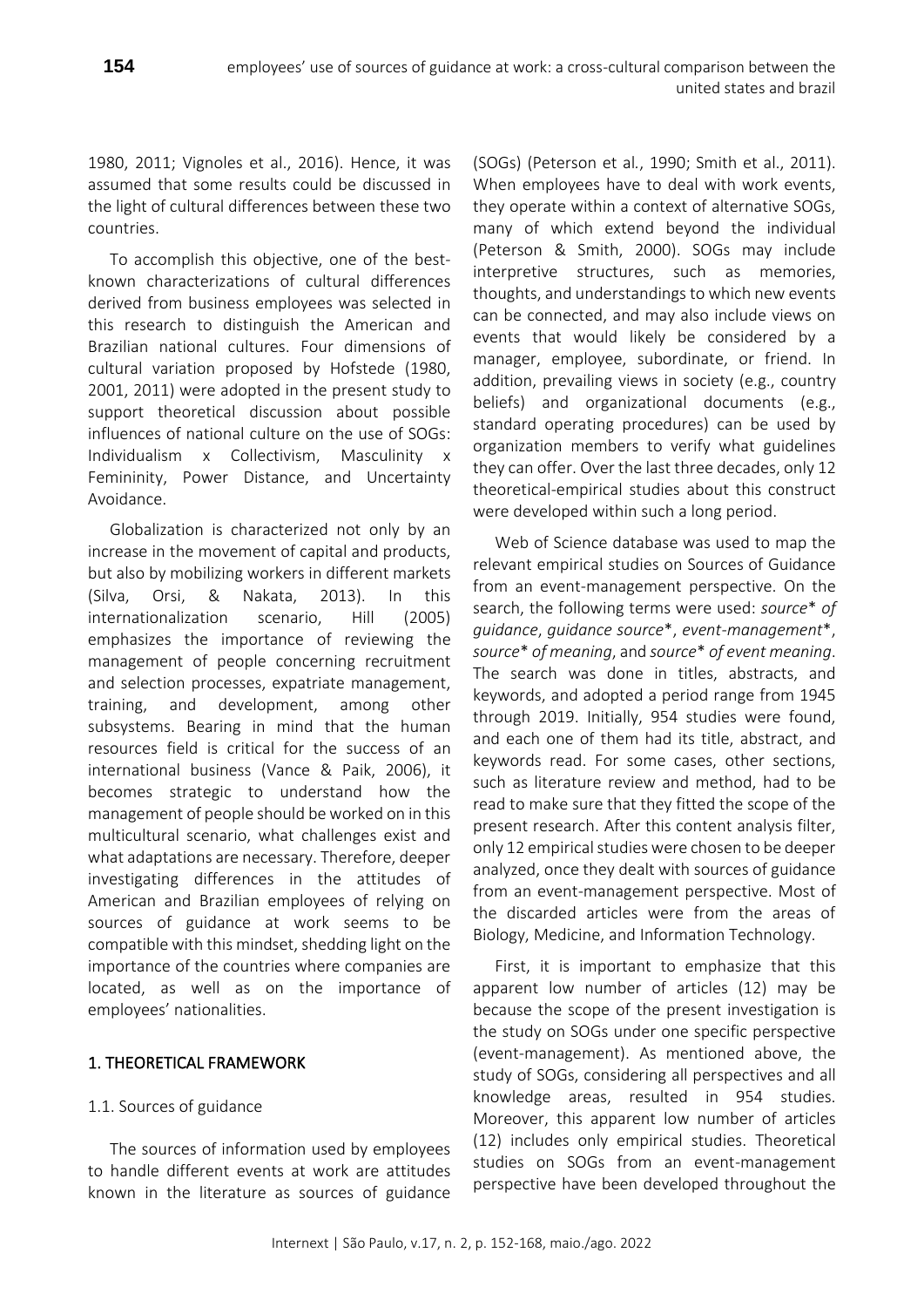years, such as Smith and Peterson (1988) and Athayde and Torres (2020).

The main results for some empirical studies will be presented hereafter.

First, Peterson et al. (1990) developed a questionnaire to ask employees from five electronics plants in four countries – the United States, the United Kingdom (UK), Japan, and Hong Kong – to what extent they used five SOGs to respond to two categories of events: day-to-day situations and unusual problems. The results indicated that employees responded differently to the five SOGs in the four countries. The correspondence between reliance on co-workers for day-to-day and unfamiliar events was higher for respondents in the USA and UK than for those in Japan and Hong Kong.

Smith, Peterson, and Misumi (1994) developed research that evaluated the effectiveness of work teams in similar electronics assembling units – in Japan, the UK, and the USA – comparing which of five SOGs were used by employees while handling work events. The referred study examined whether differences in event management among national samples could predict job performance. Western results suggested that ways of achieving optimal performance are contingent on the type of event encountered.

Smith et al. (2002) tested the hypothesis that the predominant values of members of an organizational culture lead them to rely on certain SOGs to respond to what happens around them. By using samples from 53 different countries, they tested whether value differences at the cultural level could predict typical SOGs used to handle work events.

Smith and Peterson (2005) carried out a meaningful survey with 7,380 managers from 60 countries to determine whether demographic variables were correlated with their reliance on SOGs to handle work events and whether these correlations differed depending on the characteristics of the national culture. Results pointed out that demographic effects are stronger in individualist and low-power-distance nations than elsewhere.

Peterson et al. (2010) investigated the influence of employees' values and the use of guidance sources on e-mail use. The study was developed in Canada, the English-speaking Caribbean, Nigeria, and the USA. Results showed that e-mail use was positively associated with work contexts that show high reliance on Specialists, Subordinates, and Informal Rules.

More recently, Smith et al. (2011) investigated the use of SOGs by 7,701 employees in 56 countries in dealing with work events, and the moderating role of national culture in this relationship. Correlations between the sources of guidance that employees use and the perceived effectiveness of how well these events are handled were employed. These correlations were predicted to vary with dimensions of national culture. Results showed that reliance on one's Own Experience, on Formal Rules and Procedures, and one's Subordinates was positively correlated with perceived effectiveness globally.

Having described the main results of the previous theoretical-empirical studies on SOGs from an event-management perspective, the characteristics of the American and Brazilian national cultures will be presented hereafter, once they will be used to discuss results regarding the use of sources of guidance in the present investigation.

1.2. Characteristics of the American and Brazilian national cultures

Researchers have frequently used Hofstede's well-known cultural dimensions to predict and explain cultural differences in reactions to leadership, communication, job performance, attitudes at work, and other aspects of organizational behavior (Smith et al., 2011; Kirkman, Lowe, & Gibson, 2006). When learning about national culture, it is fundamental to understand that culture describes a central tendency in society. Everybody is unique, yet social control ensures that most people will not deviate too much from the norm.

The American and Brazilian national cultures will be characterized in this study based on four of Hofstede's (2011) cultural dimensions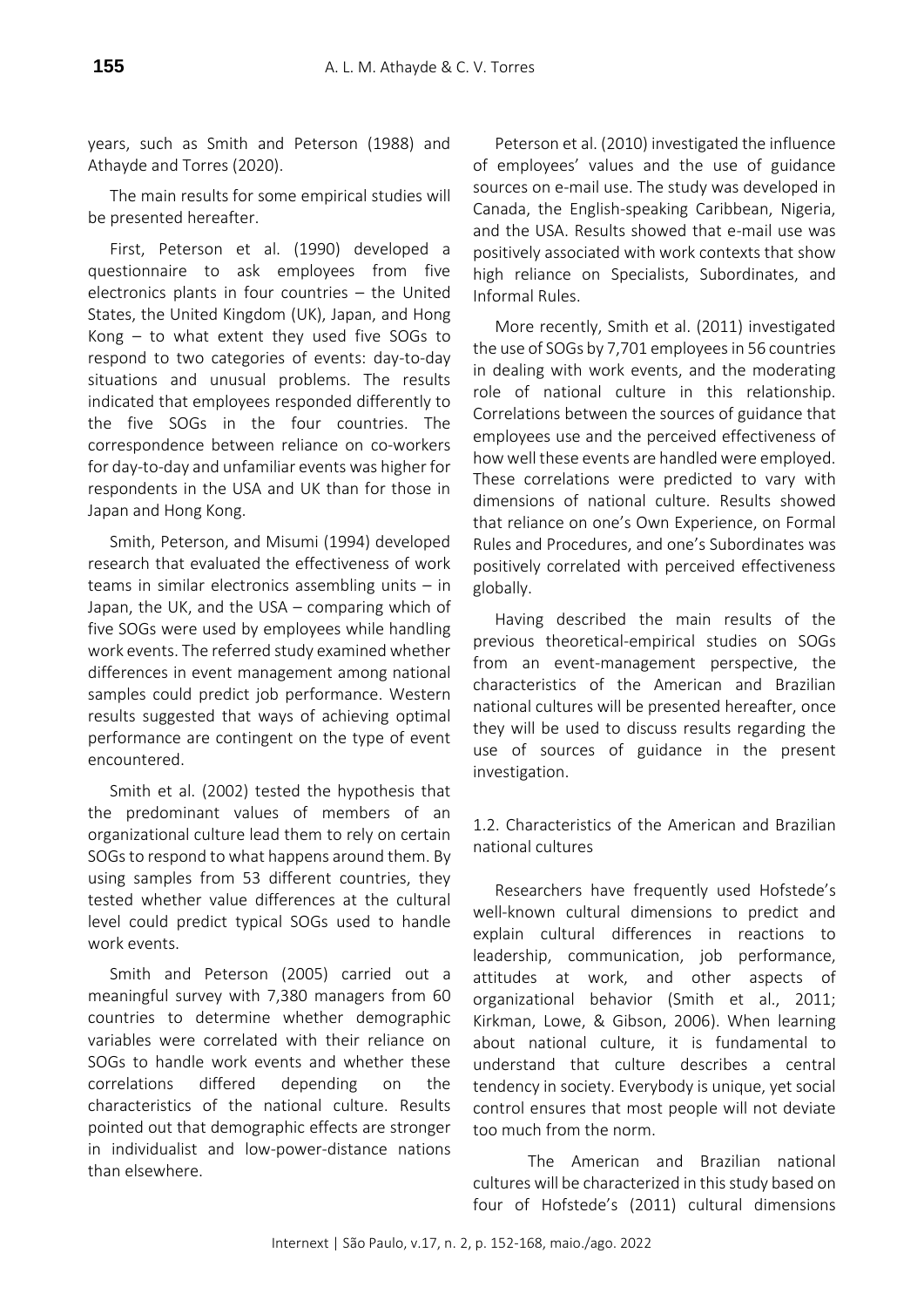which will be used to discuss empirical results. The description of each culture dimension and the American and Brazilian scores in each one of them are based on the Country Comparison Tool – Hofstede Insights (2021).

Power Distance: this dimension of culture refers to the degree of inequality within a society. This means that power is naturally distributed unevenly, as each person is unique. In addition, this dimension shows how the less powerful people expect and accept that this power is unequal. With a score of 69, Brazil reflects a society that believes that the hierarchy must be respected and inequalities between people are acceptable. With a score of 40, the United States has a low level for this cultural dimension. In American organizations, the hierarchy is established for convenience, superiors are accessible, and managers trust the experience of employees and teams. Moreover, communication is relatively informal, direct, and participatory.

Uncertainty Avoidance: this dimension refers to how uncertainties and unpredictability are interpreted by members of society. This means that there are cultures that deal with greater or lesser comfort with the uncertain future. In addition, societies protect themselves from Uncertainty Avoidance by creating rules and institutions to reduce the anxiety and stress that the unpredictable future generates. Brazil has a high score for this cultural dimension (76), as do most Latin American countries. These societies show a strong need for rules and legal systems, with bureaucracy, laws, and rules being very important in making the world a safer place to live. The United States, on the other hand, scores below the average for this cultural dimension (46). In the United States, there is a good degree of acceptance of new ideas, innovative products, and a willingness to try something new or different.

Individualism versus Collectivism: this dimension concerns how people are inserted into social groups. Societies based on individualism tend to lead people to behavior restricted to themselves, where people look at themselves and their families. Collectivist societies, on the other hand, are guided by the relationships of fidelity

exercised by people as a result of behaviors within cohesive and united social groups. Brazil has a 38 score in this cultural dimension, which means that, in business, it is important for Brazilians to build trust and lasting relationships. With 91 points, the United States is one of the most individualistic cultures in the world. People are expected to take care of themselves and their families without the support of others. In the business world, employees are expected to be proactive and decisions are based on merit.

united states and brazil

Masculinity versus Femininity: this dimension is related to the values permeated by the sexes in society. Masculinity-based societies tend to have more competitive and assertive values. In turn, societies based on Femininity aim for more collaborative values and are focused on quality of life. Brazil presents an intermediate score in this cultural dimension (49). The United States, in turn, scores high (62).

# 2. METHOD

The American sample was comprised of employees from a private university, chosen based on accessibility reasons, with a total of 9,304 enrolled students; 25 undergraduate courses; 33 graduate courses; 1,600 full-time, part-time, and vendor-contracted employees; and 60 buildings (including 11 residence halls). The Brazilian sample was comprised of employees from a federal university campus, also chosen due to accessibility reasons. The refereed campus is comprised of 1,200 enrolled students – 10 of them international students –; 6 undergraduate courses; 8 graduate courses; 350 full-time, part-time, and vendorcontracted employees; and 20 buildings – including 01 residence hall.

The sampling technique used in this study was non-probabilistic by convenience, according to which the most available individuals are selected to provide the necessary information (Hair, Black, Babin, Anderson, & Tathan, 2009). The sample size for the present study was defined by the following recommendations from Cohen (1992) for power calculation in studies of this nature: it was applied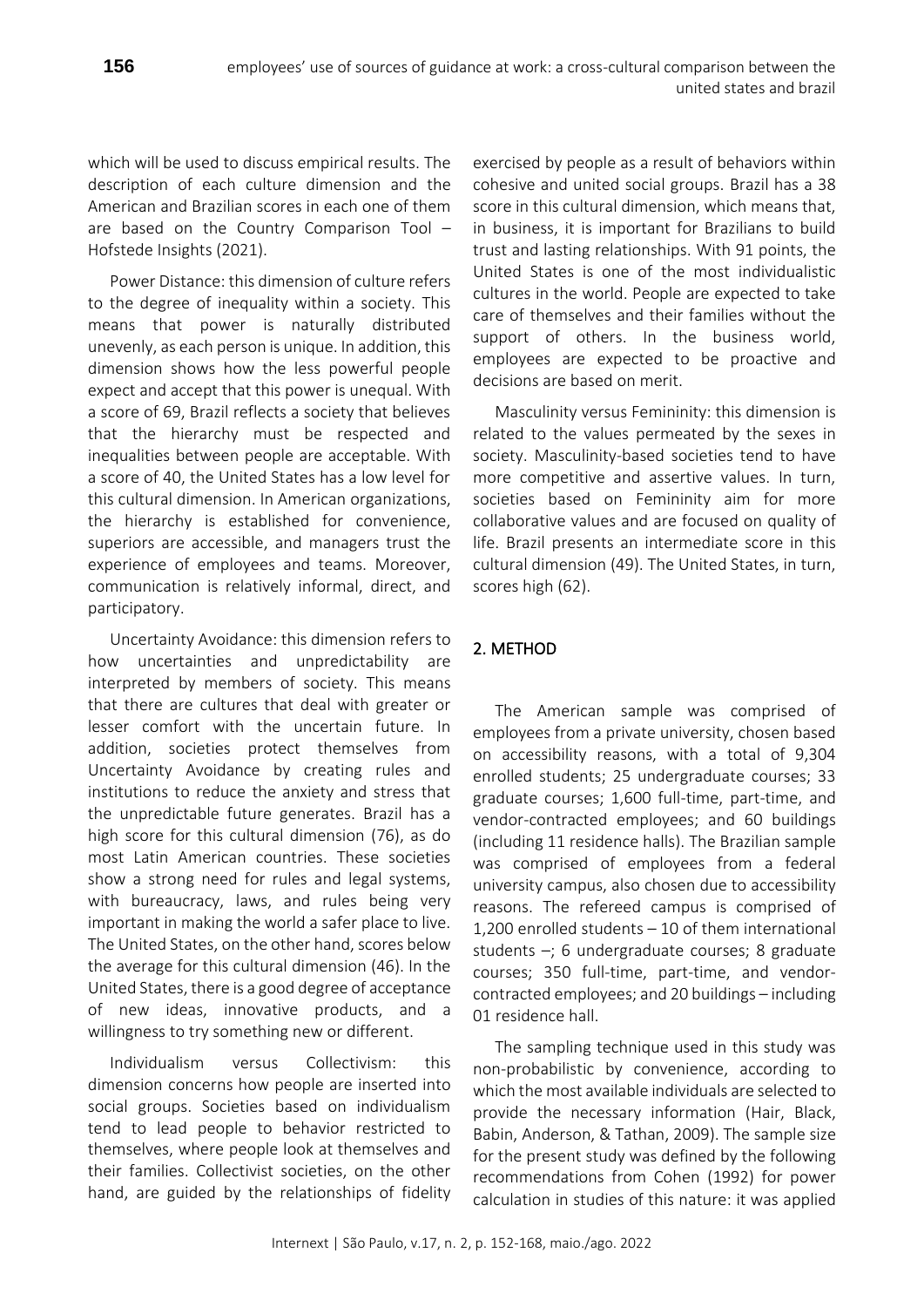an average effect (w) of 0.25, with a significance level of 0.05, and a desired statistical power of 0.80. The minimum sample size calculated with the software G\*Power 3.1 was 115.

Once cultural dimensions can vary significantly between regions and states within the same country, especially in countries with high geographic dimensions and cultural diversity, such as the United States and Brazil, it is noteworthy that the Brazilian sample was comprised of respondents from 12 Brazilian states, and that the American sample was comprised of respondents from 25 American states.

Out of the 193 answered questionnaires in the USA, 27 were discarded because they had more than 10% of missing values per case. Data collection took place from February 13<sup>th</sup>, 2019 to April 30<sup>th</sup>, 2019. Out of the 233 answered questionnaires in Brazil, 13 were discarded because they had more than 10% of missing values. Data collection took place from June 3rd, 2019 to October 29<sup>th</sup>, 2019. The number of valid questionnaires left was 166 in the USA and 220 in Brazil.

Employees were first invited via e-mail to participate in the study and were asked to specify a day and time when the questionnaire (paperand-pencil) could be administered to them in person. The official websites of the two universities were used to obtain employees' e-mail addresses.

The applied data collection instrument regarding the use of sources of guidance (SOGs) in the management of work events was the Managerial Decisions Questionnaire – Global (Mdq1GL), which was piloted by Peterson (1987) and later revised by Peterson et al. (2016), in its English and Portuguese versions. The events – situations – described in the Mdq1-GL were selected as likely to occur within the work of any type of organization in any nation: "When one of your subordinates is doing consistently good work"; "When some of the equipment or machinery used in your department seems to need a replacement"; "When another department does not provide the resources or support you require"; "When there are differing opinions within your department"; "When you see the need to introduce new work procedure into your

department"; and "When the time comes to evaluate the success of new work procedures".

The phrasing for each event was: "When [event] …, to what extent are the actions taken affected by each of the following?". For each event, the question was followed by a listing of nine guidance sources, described as follows: a) "Formal rules and procedures" (FRP); b) "Unwritten rules about how we do things around here" (informal rules - IR); c) "My subordinates" (SUB); d) "Specialists" (SPE); e) "Other people at my level" (co-workers - CWO); f) "My superior" (SUP); g) "Opinions based on my own experience and training" (OEX); h) "Beliefs which are widely accepted in my country about what is right" (country beliefs – CB); and i) "People outside this organization" (POU). Responses were made on 5-point Likert-type scales, anchored by terms ranging from 1= "not at all" to 5= "to a very great extent".

The first event, related to subordinates, was discarded in the present study, once this event applies only to managers, and the present research does not differ managers from non-managers. Further, for the same reason, the source of guidance "subordinates" was also discarded from the other five events left in the present study. So, compared to the original questionnaire (Mdq1GL) by Peterson et al. (2016), the questionnaire used in the present research has one less event and one less source of guidance.

Nevertheless, it is important to point out that this does not mean data loss, given the fact that the reliance on SOGs, in previous studies, was measured by calculating a mean across all events, that is, the events were not analyzed separately. The same procedure was adopted in the present research.

The final part of the questionnaire covered sociodemographic items, and, as described earlier, the questionnaire was administered in person (paper-and-pencil), once the electronic application, even being more convenient, would greatly limit comparability of the present research with previous studies on SOGs.

Statistical analyses were done by using the software IBM® SPSS® Statistics 20.0 (Statistical Package for Social Sciences). Following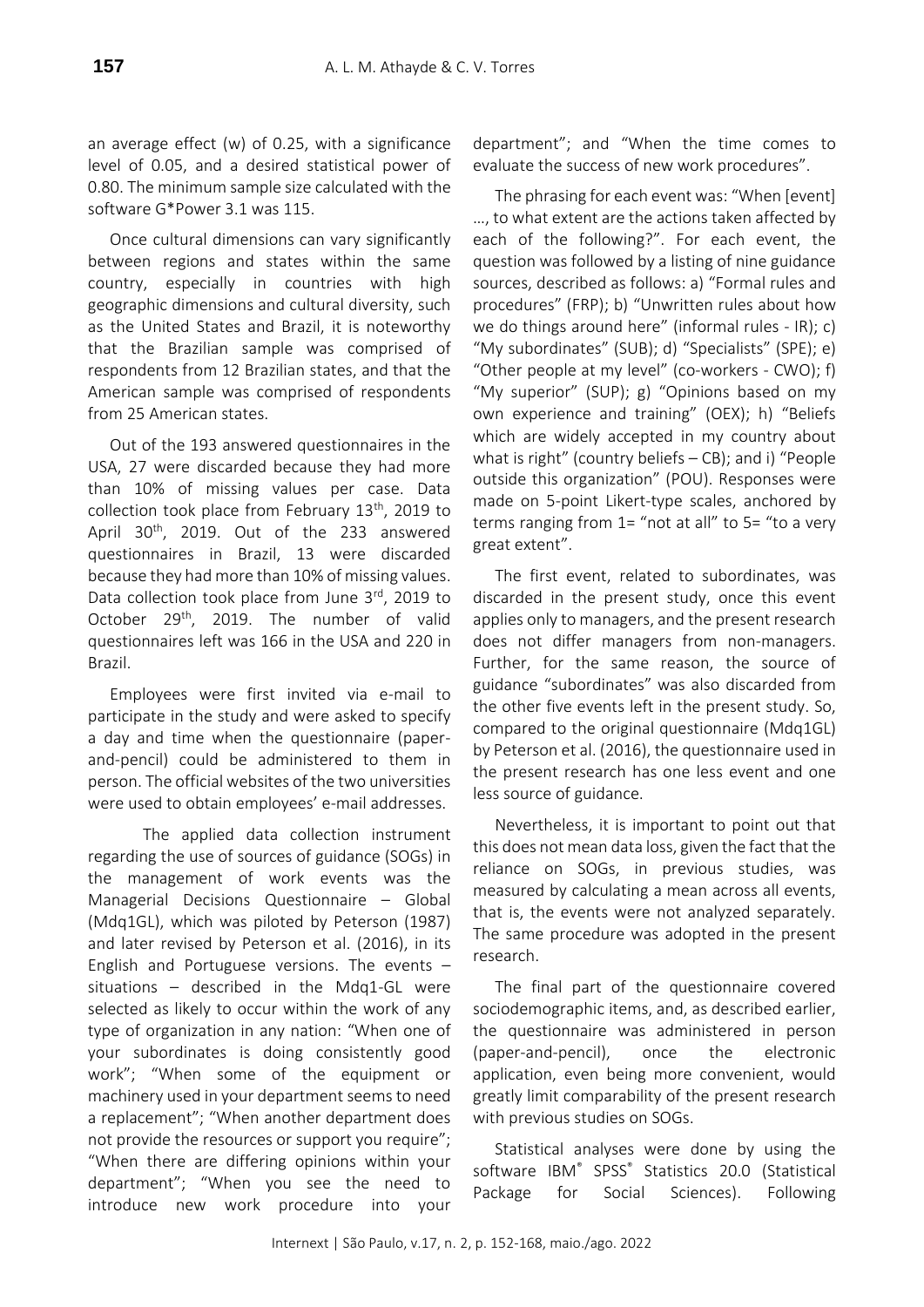recommendations by Tabachnick and Fidell (2001) and by Miles and Shevlin (2001), the variables were checked for their normal distribution. Additionally, bias in scale use was eliminated by mean-centering of guidance source ratings provided by each respondent.

At last, descriptive statistics, Pearson correlation tests (*r*), and mean difference tests

(Student t-test) were run to discuss differences between Brazil and the United States based on their national cultural characteristics.

## 3. RESULTS

Respondents' sociodemographic characteristics for categorical variables and interval variables are summarized in Tables 1 and 2 respectively.

Table 1. Respondent's sociodemographic characteristics – Categorical variables

| Variable  |                                        | USA (%)                                                                   | Brazil (%) |
|-----------|----------------------------------------|---------------------------------------------------------------------------|------------|
| Position  | Managers                               | 29.5                                                                      | 53.6       |
|           | Non-managers                           | 70.5<br>40.4<br>59.6<br>1.8<br>31.3<br>16.3<br>7.8<br>22.9<br>3.6<br>16.3 | 46.4       |
| Sex       | Male                                   |                                                                           | 49.1       |
|           | Female                                 |                                                                           | 50.9       |
|           | No college or university               |                                                                           | 1.4        |
|           | Some college or university education   |                                                                           | 29.5       |
|           | Completed undergraduate degree         |                                                                           | 10.0       |
|           | Some graduate education                |                                                                           | 7.3        |
| Education | Completed Master's degree              |                                                                           | 15.4       |
|           | Study towards a second Master's degree |                                                                           | 5.5        |
|           | or Ph.D.                               |                                                                           |            |
|           | Completed second Master's degree or    |                                                                           | 30.9       |
|           | completed Ph.D.                        |                                                                           |            |

Source: Research data elaborated by the authors

### Table 2. Respondents' sociodemographic characteristics – Interval variables

| Variable                          |                                                                                                                                                                                                                | Mean | SD   |
|-----------------------------------|----------------------------------------------------------------------------------------------------------------------------------------------------------------------------------------------------------------|------|------|
|                                   | <b>USA</b>                                                                                                                                                                                                     | 37.8 | 14.3 |
| Age                               | Brazil<br>35.7<br><b>USA</b><br>0.4<br>Brazil<br>0.6<br><b>USA</b><br>36.8<br>36.1<br>Brazil<br><b>USA</b><br>6.6<br>Brazil<br>7.2<br>5.5<br><b>USA</b><br>5.7<br>Brazil<br><b>USA</b><br>4.3<br>Brazil<br>5.8 | 11.0 |      |
|                                   |                                                                                                                                                                                                                |      | 0.8  |
| Number of children living at home |                                                                                                                                                                                                                |      | 0.9  |
|                                   |                                                                                                                                                                                                                |      | 11.9 |
| Work hours per week               |                                                                                                                                                                                                                |      | 11.9 |
| Years in the present organization |                                                                                                                                                                                                                |      | 6.3  |
|                                   |                                                                                                                                                                                                                | 7.4  |      |
|                                   |                                                                                                                                                                                                                | 5.8  |      |
| Years in the present department   |                                                                                                                                                                                                                |      | 5.81 |
|                                   |                                                                                                                                                                                                                |      | 4.9  |
| Years in the present position     |                                                                                                                                                                                                                |      | 6.1  |

Source: Research data elaborated by the authors.

Concerning the attitude of relying on sources of guidance while dealing with different events at work in the American sample, the highest means were found on the following SOGs: Superiors (M=3.75; SD=0.77), Formal Rules and Procedures (M=3.51; SD=0.73), Informal Rules (M=3.19; SD=0.86), and Own Experience (M=3.16; SD=0.88).

Regarding the Brazilian sample, the highest means were found on the following SOGs: Superiors (M=3.78; SD=0.82), Formal Rules and Procedures (M=3.77; SD=0.73), Coworkers (M=3.19; SD=0.75), and Own Experience (M=3.07; SD=0.77). Results for the use of all SOGs are shown in Tables 3 and 4.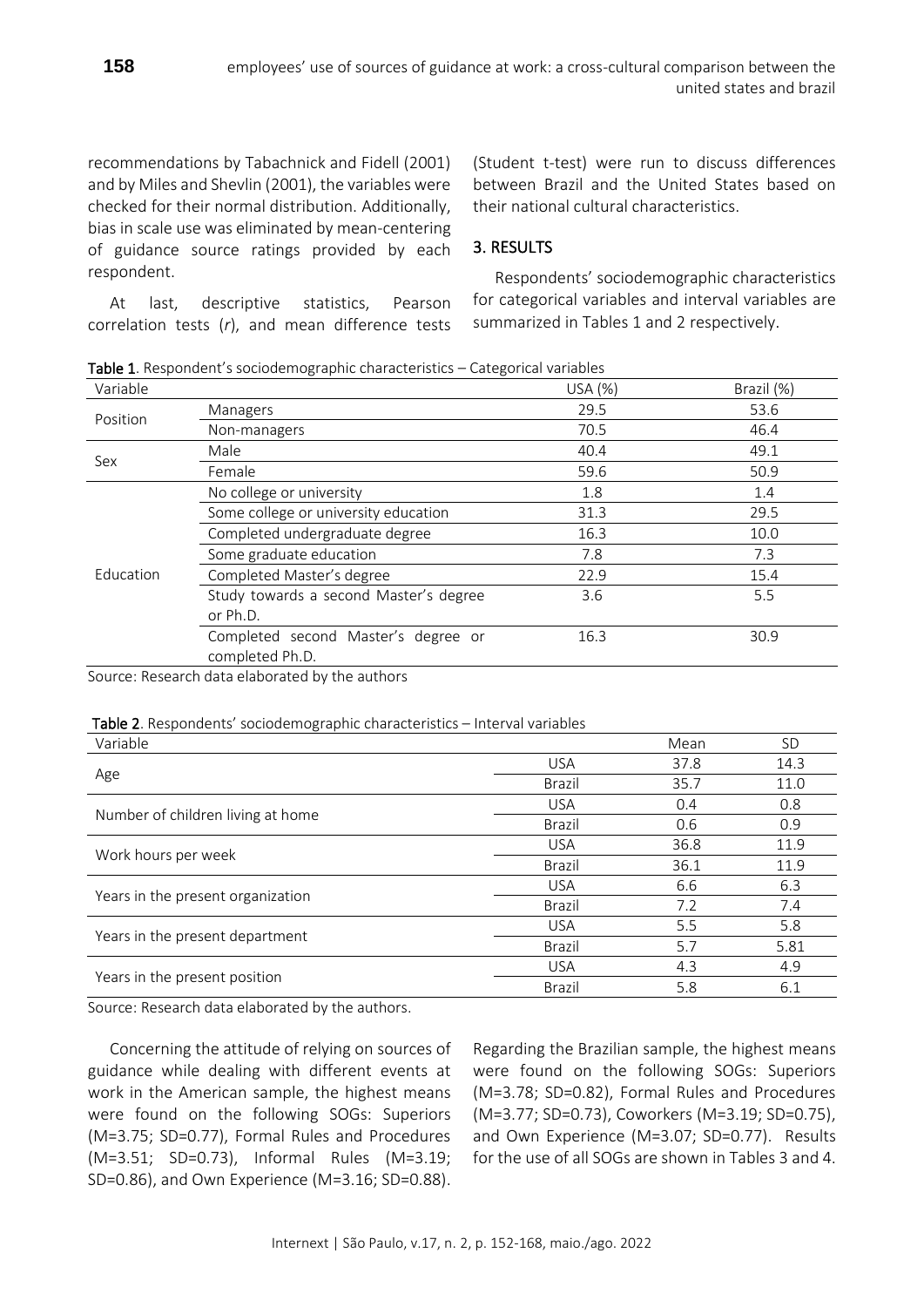| . | ັ        |            |      |           |
|---|----------|------------|------|-----------|
|   |          | Variable   | Mean | <b>SD</b> |
|   |          | <b>FRP</b> | 3.51 | 0.73      |
|   |          | IR         | 3.19 | 0.86      |
|   | Sources  | <b>SPE</b> | 2.69 | 0.78      |
|   | of       | <b>CWO</b> | 3.07 | 0.94      |
|   | Guidance | <b>SUP</b> | 3.75 | 0.77      |
|   |          | <b>OEX</b> | 3.16 | 0.88      |
|   |          | CВ         | 2.38 | 0.99      |
|   |          | POU        | 1.99 | 0.80      |
|   |          |            |      |           |

Table 3. Sources of guidance descriptive statistics – USA

Source: Research data elaborated by the authors.

Table 4. Sources of Guidance Descriptive Statistics - Brazil

| Construct      | Variable   | Mean | <b>SD</b> |
|----------------|------------|------|-----------|
|                | <b>FRP</b> | 3.77 | 0.73      |
|                | IR.        | 2.86 | 0.78      |
|                | <b>SPE</b> | 2.77 | 0.80      |
| Sources        | <b>CWO</b> | 3.19 | 0.75      |
| οt<br>Guidance | <b>SUP</b> | 3.78 | 0.82      |
|                | <b>OEX</b> | 3.07 | 0.77      |
|                | <b>CB</b>  | 2.22 | 0.91      |
|                | POU        | 1.64 | 0.71      |

Source: Research data elaborated by the authors.

Pearson correlation (*r*) tests were run according to Hair et al. (2009) in order to verify the correlations between the use of guidance sources at work in each country. Centered scores were used to run the tests. In the USA, the highest significant correlations were found between POU x SUP (*r* = -0.419, p < 0.001) and between CB x SUP (*r* = -0.324, p < 0.001). In Brazil, the highest significant correlations were found between IR x SUP (*r* = - 0.377, p < 0.001) and between POU x SUP (*r* = - 0.355,  $p < 0.001$ ).

At last, aiming to achieve the main objective of the study, Student t-tests were run to verify which sources of guidance have significant mean differences between Americans and Brazilians. Results pointed out significant mean differences, with equal variances assumed, for the SOGs Formal Rules and Procedures, Informal Rules, and People Outside the Organization. The results are detailed in Table 5.

| SOG                         | Countrv    | Ν   | Mean | SD   | df  |         | Sig.  |
|-----------------------------|------------|-----|------|------|-----|---------|-------|
| Formal Rules and Procedures | <b>USA</b> | 166 | 3.51 | 0.73 | 384 | $-3.37$ | 0.001 |
|                             | Brazil     | 220 | 3.77 | 0.73 | 384 | $-3.37$ | 0.001 |
| Informal Rules              | <b>USA</b> | 166 | 3.19 | 0.86 | 384 | 3.87    | 0.000 |
|                             | Brazil     | 220 | 2.86 | 0.78 | 384 | 3.87    | 0.000 |
|                             | <b>USA</b> | 166 | 1.99 | 0.80 | 384 | 4.62    | 0.000 |
| People Outside Organization | Brazil     | 220 | 1.64 | 0.71 | 384 | 4.62    | 0.000 |

Table 5. Significant mean differences between the USA and Brazil on the use of SOGs

Source: Research data elaborated by the authors

### 4. DISCUSSION

At this point, it is fundamental to emphasize that, when differences in employees' reliance on sources of guidance are discussed in the light of

national cultural characteristics in this study, a special cross-cultural precaution will be taken: avoiding ecological fallacy. Hofstede (1980) states that ecological fallacy is the mistake of taking a relationship between two or more variables, established at a given level of analysis, and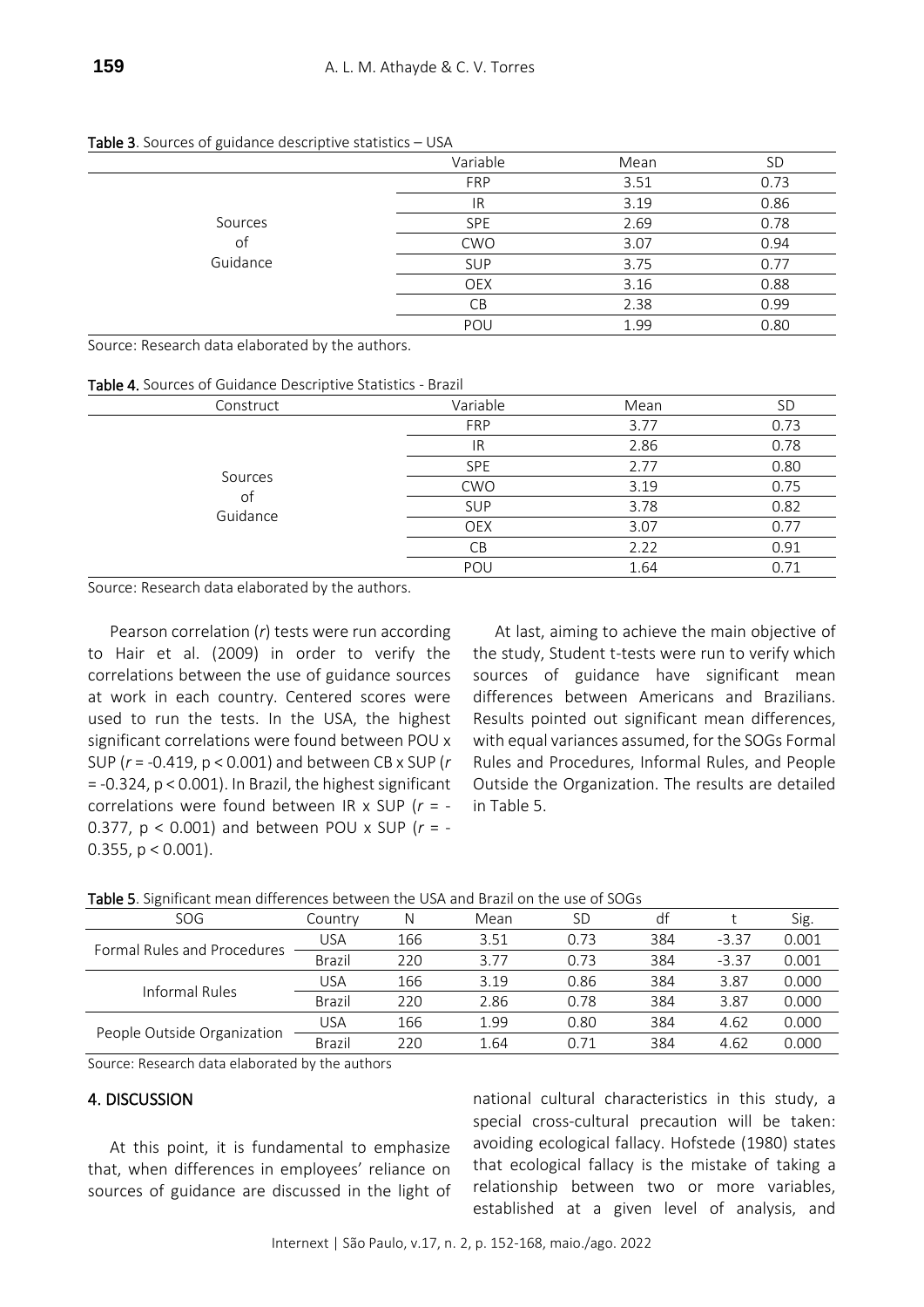assuming that the same relationship occurs at a different level of analysis. However, even though results in the individual level of analysis cannot be categorically generalized to the national level of analysis and vice-versa, it is important to acknowledge the existence of culture and selfintersections. Being a person  $-$  a self  $-$  requires input from sociocultural meanings and practices, and the self is the center of awareness and agency that incorporates and reflects these sociocultural patterns. So, the self and culture constitute one another (Markus & Kitayama, 2010).

Therefore, during the discussion of the results, even though national cultural differences will not be considered as the predicting factor in the result differences between the two countries, the idea of sampling, adopted by Triandis et al. (2001), will be used. Sampling, in this case, is directly related to probability, and, in practice, this means that the more individualistic the culture, the more frequent the sampling of individualistic individuals (idiocentric selves) and the less frequent the sampling of the collectivistic individuals (allocentric selves).

Moreover, it is important to observe that, even though Hofstede later proposed two other cultural dimensions (Long-term Orientation and Indulgence vs. Restraint) (Hofstede, 2011), he originally proposed four cultural dimensions (Hofstede, 1980), which were adopted in the present investigation, once they have been the most used ones in cross-cultural research over the years.

Smith et al. (2002) emphasize that the following groups of SOGs are among the most frequent in a wide variety of cultural contexts and events at work: the individual's own experience, based on previous experience and training; social sources, based on superiors, subordinates, specialists, coworkers, and people outside the organization; impersonal sources, based on formal rules or informal norms; and beliefs that are spread in a nation. All aforementioned groups of SOGs were present in the instrument Managerial Decision Questionnaire – Global (Mdq1GL), administered in the present research. Because of that, it was expected that none of the eight guidance sources would have mean scores close to one – minimum

score in the scale  $-$ , once these SOGs are among the most frequent in a wide variety of cultural contexts and events at work. This expectation was confirmed for all SOGs, except for People Outside Organization, which was the guidance source with the lowest mean both in the USA (M=1.99; SD=0.80) and in Brazil (M=1.64; SD=0.71).

Based on the findings of Smith et al. (2002) in a study with samples from 53 different countries, it was expected that Specialists and Country Beliefs would be SOGs much less used than the others. This hypothesis was confirmed in the present research in both countries. In the USA, Country Beliefs (M=2.38; SD=0.99) and Specialists (M=2.69; SD=0.78) were the SOGs with the lowest means, along with People Outside Organization (M=1.99; SD=0.78). In Brazil, Country Beliefs (M=2.22; SD=0.91) and Specialists (M=2.77; SD=0.80) were also the SOGs with the lowest means, along with People Outside Organization (M=1.64; SD=0.71).

Concerning the highest significant correlations in the American sample, American employees' reliance on People Outside Organization as a guidance source was negatively correlated with reliance on Superiors ( $r = -0.419$ ,  $p < 0.001$ ). In addition, American employees' reliance on Country Beliefs as a guidance source was negatively correlated with reliance on Superiors (*r* = -0.324, p < 0.001). This means that, in the American sample, employees who rely on Superiors as a guidance source tend not to rely on People Outside Organization nor Country Beliefs.

Regarding the highest significant correlations in the Brazilian sample, Brazilian employees' reliance on Informal Rules as a guidance source was negatively correlated with reliance on Superiors (*r*  $= -0.377$ ,  $p < 0.001$ ). Moreover, Brazilian employees' reliance on People Outside Organization as a guidance source was negatively correlated with reliance on Superiors (*r* = -0.355, p < 0.001). This means that, in the Brazilian sample, employees who rely on Superiors as a guidance source tend not to rely on Informal Rules nor People Outside Organization.

Superiors were the SOG that presented the highest mean both in the USA (M=0.75; SD=0.77) and in Brazil (M=3.78; SD=0.82). This result can be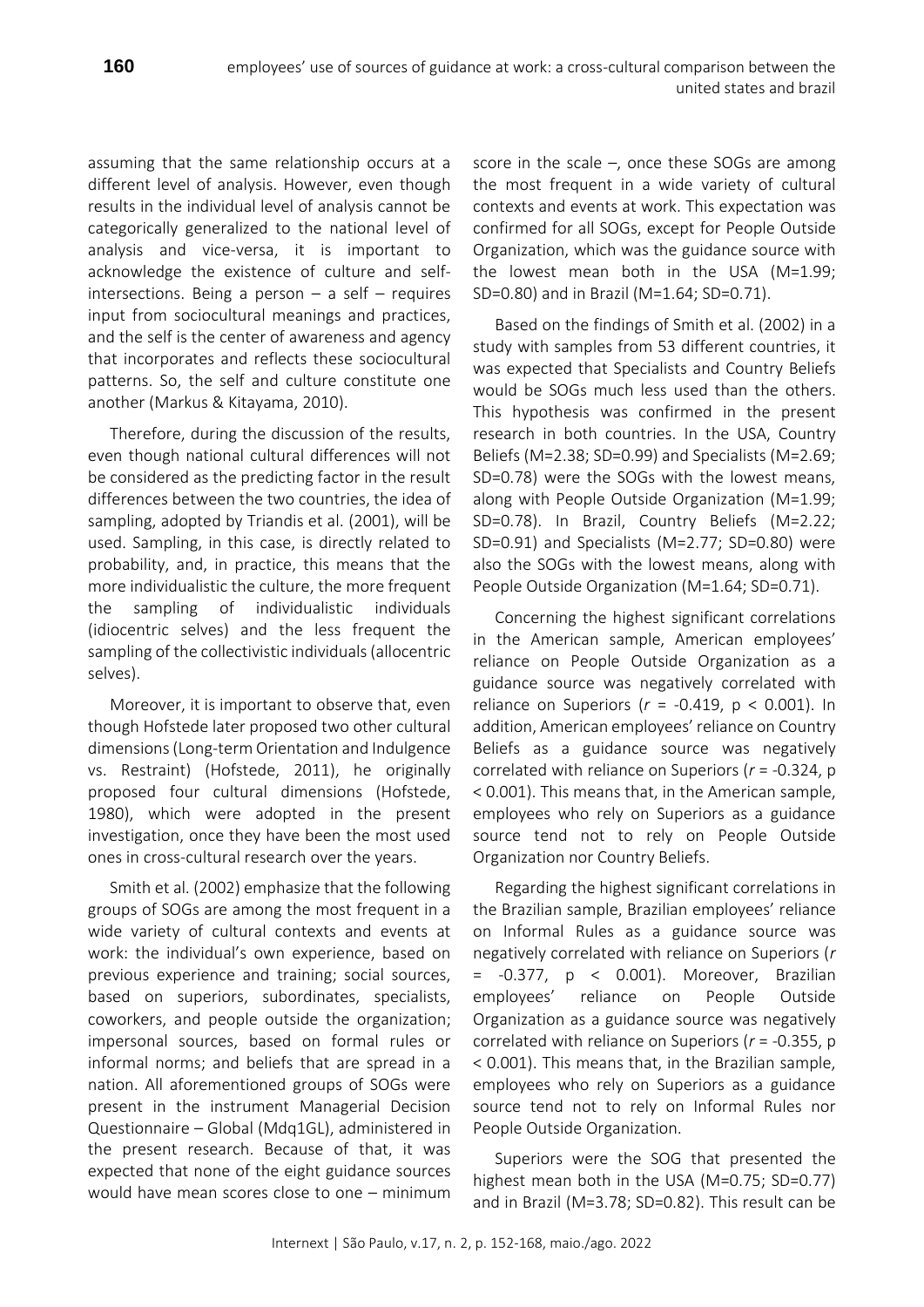discussed in light of national culture characteristics. Even though the United States and Brazil are largely considered by cross-cultural scholars as an individualist national culture and a collectivist national culture respectively (e.g., Hofstede 1980, 2001, 2011), collectivist cultures are not identical in their collectivism, and individualist cultures are not identical in their individualism. Hence, as highlighted by Triandis et al. (2001), it is important to recognize an important distinction between vertical and horizontal collectivist cultures, and between vertical and horizontal individualist cultures.

While vertical collectivist cultures see some members of the ingroup as more important than most members of the ingroup (e.g., superiors, in comparison to other members of a department, such as coworkers, subordinates, and specialists), horizontal collectivist cultures see most members of the ingroup as equal. Moreover, while vertical individualist cultures emphasize that the individual is different from others (superior, the best), in horizontal individualist cultures, the individual is unique, but not superior (Triandis, 2001). Hence, it is reasonable to assume that the strong reliance on Superiors as a guidance source both in the United States and in Brazil may be influenced by the fact that the American national culture is a vertical individualist culture and that the Brazilian national culture is a vertical collectivist culture. Moreover, this may be one of the reasons why no statistically significant difference was found for the SOG Superiors between the two countries compared.

Furthermore, Formal Rules and Procedures was the SOG that presented the second highest mean both in the USA (M=3.51; SD=0.73) and in Brazil (M=3.77; SD=0.73). This result has theoretical support, as reliance on this specific SOG has been proven to be strong universally (Smith et al., 2011).

It was expected that American employees in the present research would highly rely on their Own Experience as a guidance source while dealing with different events at work, once the United States is considered one of the most individualistic national cultures in the world. For instance, Peterson et al. (1996) found that Own Experience was reported to be highly used by American employees. Moreover, Smith et al. (1999) developed a study in 14

countries whose results showed that employees in countries classified by Hofstede (1980) as high on Individualism and low on Power Distance reported greater reliance on Own Experience. Even though the USA presents high scores on Individualism and low scores on Power Distance, the same result was not confirmed in the present study. On the other hand, Smith et al. (1999) also found that employees in countries classified by Hofstede (1980) as low on Individualism and high on Power Distance (e.g., Brazil) relied more on Formal Rules and Procedures. This result was confirmed in the present study, once Formal Rules and Procedures was the SOG with the second highest mean in the Brazilian sample.

Focusing on the main research objective  $-$  to statistically test mean differences concerning reliance on SOGs between the USA and Brazil –, out of the eight SOGs measured in the present study, three of them presented significant mean differences between the USA and Brazil. Americans presented significantly higher mean than Brazilians on the SOGs Informal Rules and People Outside Organization, and Brazilians presented significantly higher mean than Americans on the SOG Formal Rules and Procedures.

First, the higher reliance of American employees on Informal Rules as a guidance source at work, compared to Brazilian employees, can be discussed in the light of Hofstede's cultural dimension of Masculinity. A high score on this dimension indicates that the society will be driven by competition, achievement, and success, with success being defined by the winner/best in the field – a value system that starts in school and continues throughout organizational life. Brazil scores 49, a very intermediate score on this dimension. On the other hand, the score of the USA on Masculinity is high at 62, and this can be seen in the typical American behavioral patterns (Country Comparison – Hofstede Insights, 2021). Hence, the higher reliance of American employees on Informal Rules, compared to Brazilian employees, may be due to the higher tendency of Americans to strive to show how well they did a job (Masculinity feature), which may also include fulfilling informal rules within the organization. Americans attain higher status based on how good they can be, and, in this scenario, being compliant with informal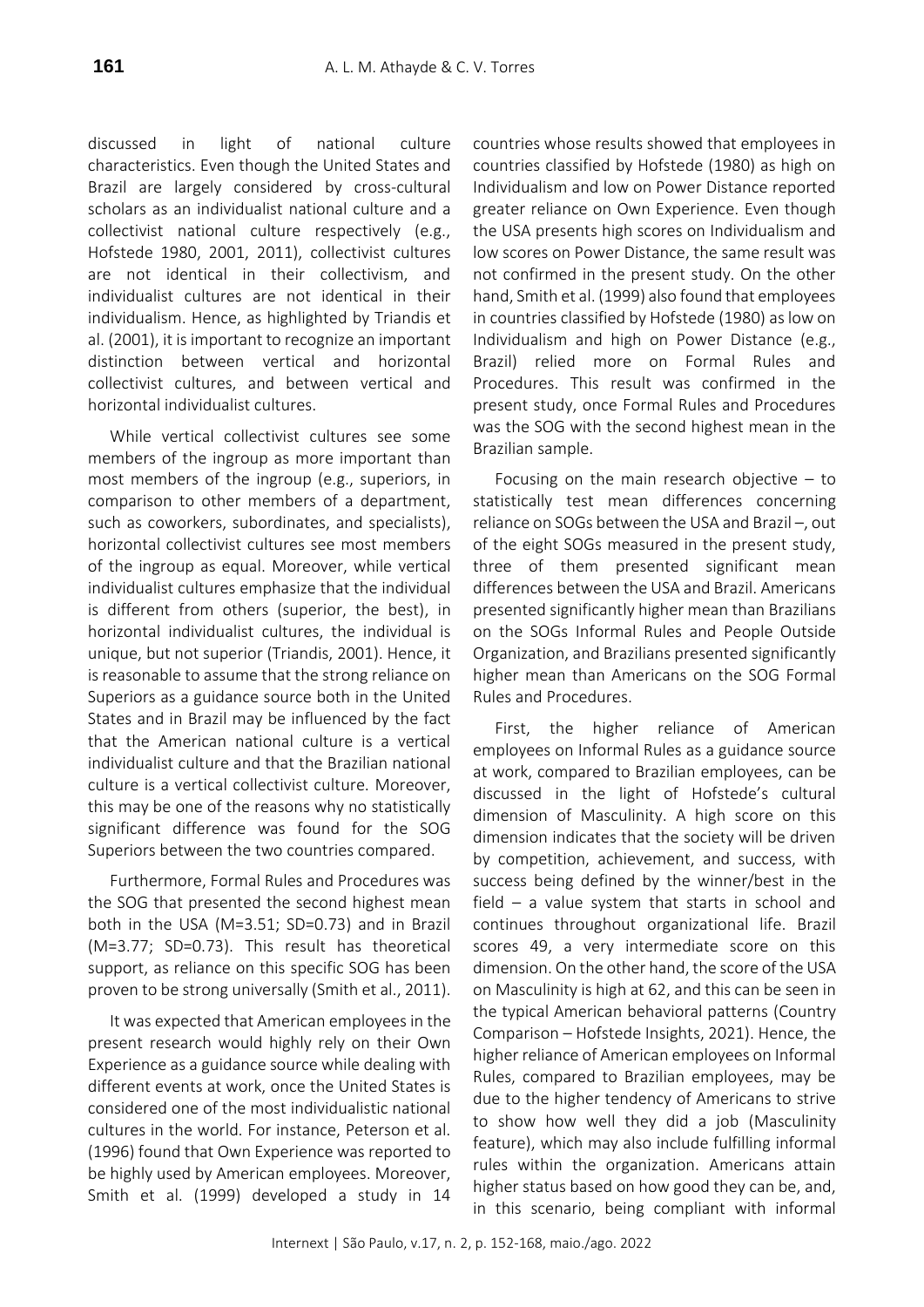rules, along with formal rules and procedures, can be a mechanism used to achieve and show success and to become more competitive.

Furthermore, the lower scores of Americans in the cultural dimension Power Distance compared to Brazilians may also be used to discuss the higher reliance of American employees on Informal Rules as a guidance source at work. Once the low score of Americans on the cultural dimension Power Distance leads them to a more informal communication style, which is normally direct and participative to a degree (Country Comparison – Hofstede Insights, 2021), this may influence American employee's higher reliance on informal rules, which is compatible to the American informal communication style, broadening compliance with formal rules to comply with informal rules also.

Second, the higher reliance of American employees on People Outside Organization as a guidance source at work, compared to Brazilian employees, can be discussed in the light of the cultural dimension of Uncertainty Avoidance. On the one hand, Brazil scores high on this dimension (76) and so do the majority of Latin American countries. These societies show a strong need for rules and elaborate legal systems to structure life. On the other hand, the USA scores below average, with a low score of 46. As a consequence, there is a fair degree of acceptance for new ideas, innovative products, and a willingness to try something new or different, whether it pertains to technology, business practices, or food (Country Comparison – Hofstede Insights, 2021). Hence, the lower score on the cultural dimension of Uncertainty Avoidance compared to Brazilian employees may lead American employees to be more tolerant of new ideas or opinions from People Outside Organization and may lead them to allow freedom of expression more openly.

At last, the higher reliance of Brazilian employees on Formal Rules and Procedures as a guidance source at work, compared to American employees, can also be discussed in the light of the cultural dimension of Uncertainty Avoidance. In Brazil, as in all high Uncertainty Avoidance societies, bureaucracy, laws, and rules are very important to make the world a safer place to live

in. The low score of Americans on this dimension leads them not to require a lot of rules (Country Comparison – Hofstede Insights, 2021). Hence, this difference may influence the higher tendency of Brazilian employees to rely more on Formal Rules and Procedures as a guidance source at work compared to American employees.

# **CONCLUSION**

Organizational behavior is the field concerned with attitudes, decision-making, interpersonal processes, and individual and group behavior in work settings (Judge, Klinger, Simon, & Yang, 2008). Recognizing the importance and the role of national cultures on individuals' attitudes and behavior within the organizational environment is fundamental in the search for effective and contextualized management practices (Hofstede, 2001). Given the strong literature evidence that points out the influence of national culture on employee work outcomes (e.g., Yuniawan, Djastuti, Hidayati, & Udin, 2020; Chen, Podolski, & Veeraraghavan, 2017), it was prudent to consider the role of national culture on employee's attitude of relying on sources of guidance when dealing with different events at work, as investigated in the present research.

The present study intersected an important work-related construct with the theme of national cultures and, as results highlighted, employees from two educational institutions located in two different countries presented significant differences in their reliance on sources of guidance at work. The discussion showed that some of these differences were compatible with some national culture characteristics, based on Hofstede's (2011) cultural dimensions.

Smith et al. (2011) state that sources of guidance are used by employees during the process of making decisions and taking action. Hence, their ultimate behavior and performance can be considered connected to the guidance sources they use at work. Moreover, they emphasize that national cultural characteristics are associated with the specific sources of guidance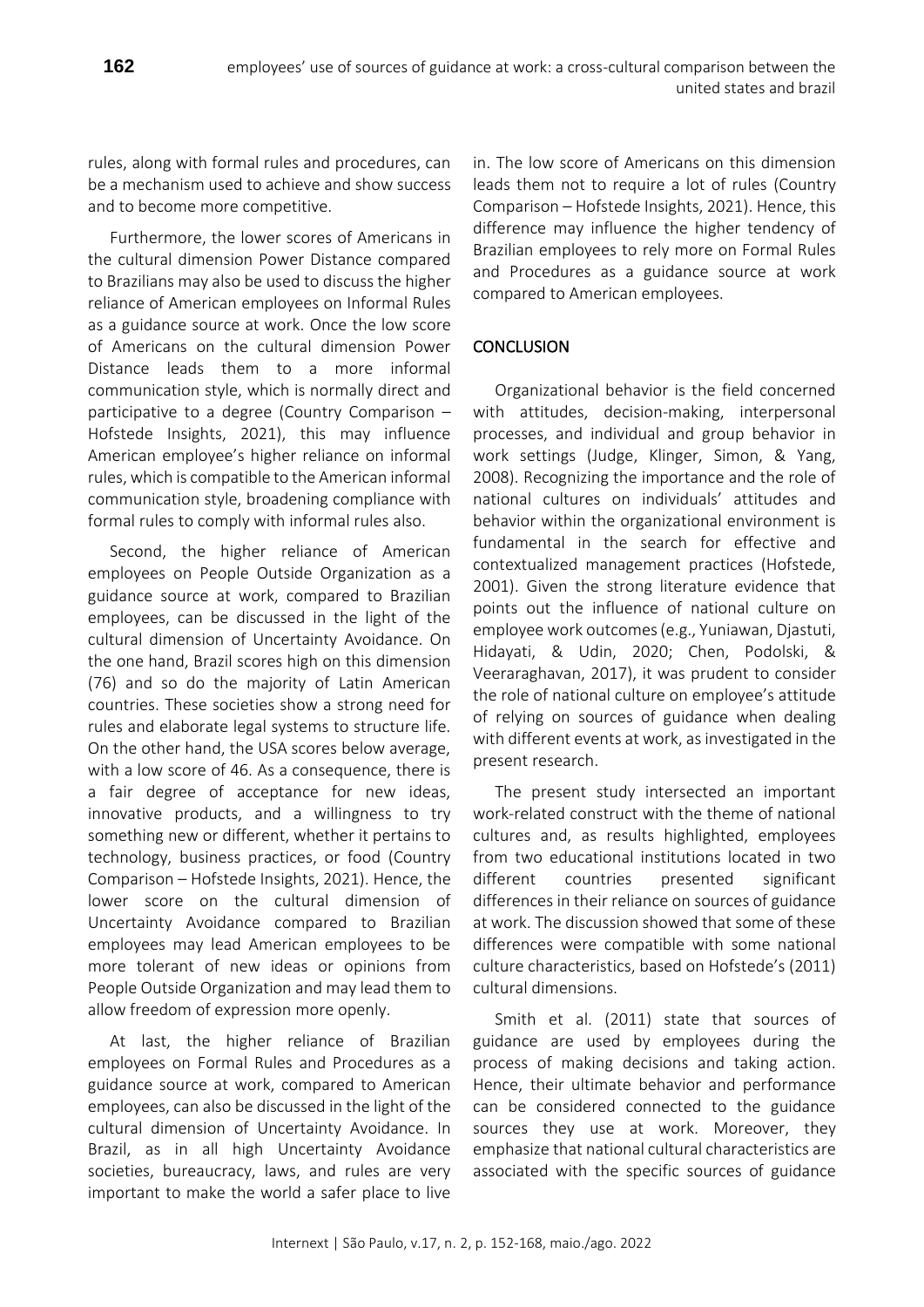prioritized at work, as was discussed in the present study.

The present research successfully achieved its main objective: to statistically compare employees' use of sources of guidance at work in the United States and Brazil and discuss results in the light of differences concerning national cultural characteristics. The results suggest to managers, human resource recruiters, decision-makers, and psychologists important differences in the attitudes of American and Brazilian employees concerning the use of sources of guidance at work. This can be strategic information when it comes to recruitment and selection processes.

A limitation of the present research regards the exclusive quantitative approach adopted. To better investigate variation within and between groups, Schrauf (2017) suggests the application of mixed methods in cross-cultural research, namely the use of qualitative and quantitative techniques in the same study. For the author, the main contribution of mixed methods to cross-cultural comparison lies in their ability to integrate data from different levels. Hence, it is recommended, as an opportunity for future research, to adopt both quantitative and qualitative approaches in the same study when comparing the attitudes of American and Brazilian employees, whose results can be compared and discussed with the findings of the present investigation. In addition, future studies may also analyze differences in the use of Sources of Guidance at work (SOGs) in light of the other two cultural dimensions proposed by Hofstede (2011) not adopted herein (Long-term Orientation and Indulgence vs. Restraint), as well as in light of other cultural dimensions besides Hofstede's (e.g., GLOBE Project).

# **REFERENCES**

Aldulaimi, S. H. (2018). The influence of national culture on commitment that produce behavioral support for change initiatives. *International Journal of Applied Economics, Finance, and Accounting*, 3(2), 64-73. URL: [http://onlineacademicpress.com/index.php/IJAEF](http://onlineacademicpress.com/index.php/IJAEFA/article/view/24) [A/article/view/24](http://onlineacademicpress.com/index.php/IJAEFA/article/view/24)

Athayde, A. L. M., Santos, C. L. T., Fiuza, G. D., & Costa, A. C. R. (2019). Gestão Internacional de Pessoas: Novas Possibilidades de Pesquisa. *Pretexto*, 20(2), 67-86. URL: [http://revista.fumec.br/index.php/pretexto/article](http://revista.fumec.br/index.php/pretexto/article/view/5971) [/view/5971](http://revista.fumec.br/index.php/pretexto/article/view/5971)

Athayde, A. L. M., & Torres, C. V. (2020). Guidance sources at work: Let's look inside us? *International Journal of Interdisciplinary Social Science Studies* – IJISSS, 6(1), 14-22. URL: [https://www.researchgate.net/publication/34911](https://www.researchgate.net/publication/349117407_Guidance_sources_at_work_Let) 7407 Guidance sources at work Let's look insi [de\\_us](https://www.researchgate.net/publication/349117407_Guidance_sources_at_work_Let)

Chen, Y., Podolski, E. J., & Veeraraghavan, M. (2017). National culture and corporate innovation. *Pacific-Basin Finance Journal*, 43, 173-187. URL: [https://www.sciencedirect.com/science/article/pii](https://www.sciencedirect.com/science/article/pii/S0927538X16301500) [/S0927538X16301500](https://www.sciencedirect.com/science/article/pii/S0927538X16301500)

Country Comparison – Hofstede Insights. (2021). Retrieved 31 March 202, from [https://www.hofstede-insights.com/country](https://www.hofstede-insights.com/country-comparison/brazil,the-usa/)[comparison/brazil,the-usa/](https://www.hofstede-insights.com/country-comparison/brazil,the-usa/)

Hair, J. F., Black, W. C., Babin, B. J., Anderson, R. E., & Tatham, R. L. (2009). *Análise multivariada de dados*, Bookman, Porto Alegre, Brazil.

Hill, C. W. L. (2005). *International Business: Competing in the Global Marketplace*. New York, NY: McGraw-Hill.

Hofstede, G. (1980). *Culture's consequences: International differences in work-related values*. Sage, Beverly Hills, United States.

Hofstede, G. (2001). *Culture's consequences: Comparing values, behaviors, institutions, and organizations across nations*. Sage, Thousand Oaks, United States.

Hofstede, G. (2011). Dimensionalizing Cultures: The Hofstede Model in Context. *Online Readings in Psychology and Culture*, 2(1), 1-26. URL: <https://scholarworks.gvsu.edu/orpc/vol2/iss1/8/>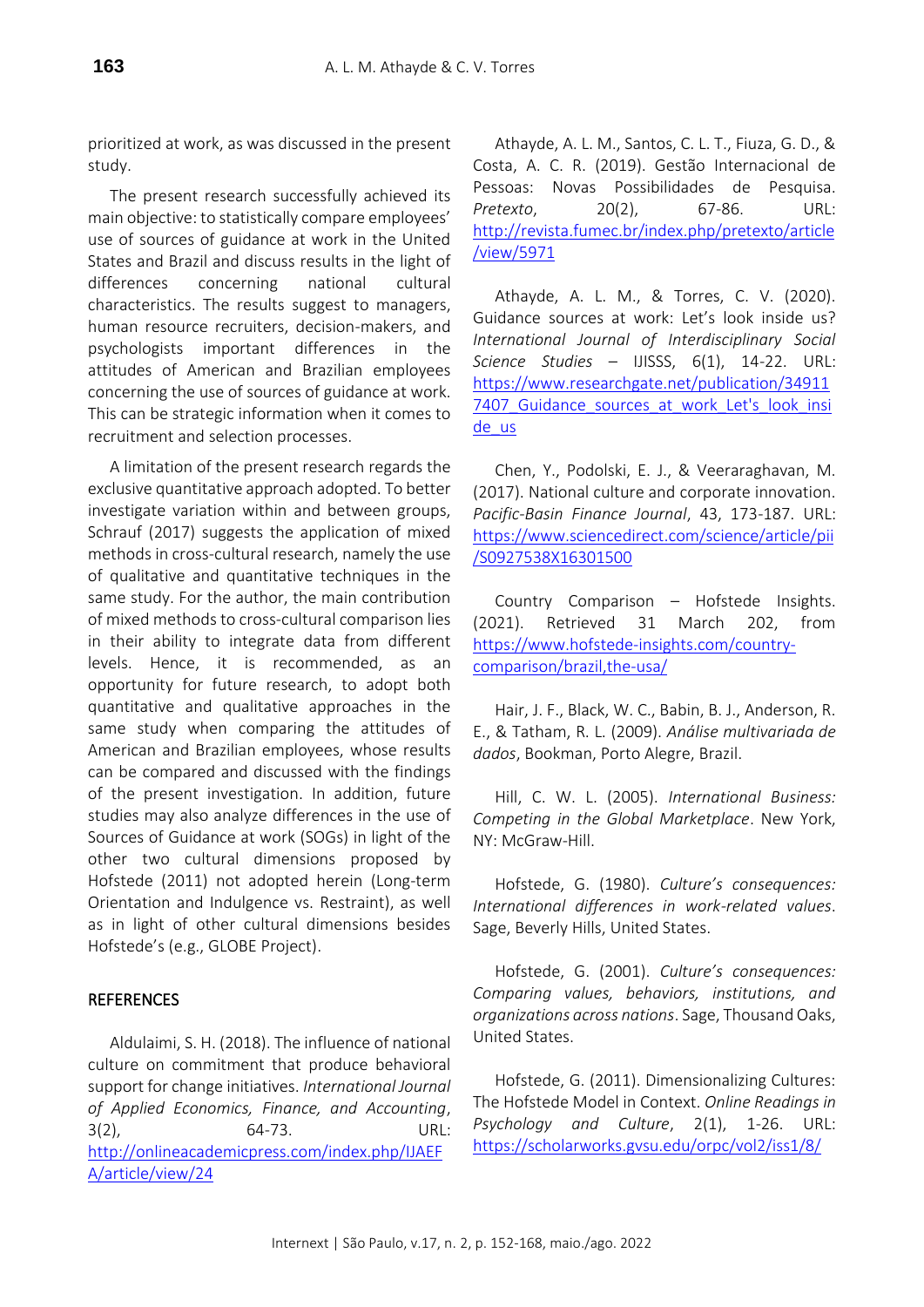House, R. J. (1971). A path-goal theory of leader effectiveness, *Administrative Science Quarterly*, 16(3), 321-338. URL: <https://www.jstor.org/stable/2391905>

Judge, T. A., Klinger, R., Simon, L. S., & Yang, I. W. F. (2008). The contributions of personality to organizational behavior and psychology: findings, criticisms, and future research directions. *Social and Personality Psychology Compass*, 2(5), 1982- 2000. URL: [https://onlinelibrary.wiley.com/doi/abs/10.1111/j.](https://onlinelibrary.wiley.com/doi/abs/10.1111/j.1751-9004.2008.00136.x) [1751-9004.2008.00136.x](https://onlinelibrary.wiley.com/doi/abs/10.1111/j.1751-9004.2008.00136.x)

Kirkman, B. L., Lowe, K. B., & Gibson, C. B. (2006). A quarter century of Culture's Consequences: a review of empirical research incorporating Hofstede's cultural values framework. *Journal of International Business Studies*, 37(3), 285-320. URL: [https://link.springer.com/article/10.1057/palgrave](https://link.springer.com/article/10.1057/palgrave.jibs.8400202) [.jibs.8400202](https://link.springer.com/article/10.1057/palgrave.jibs.8400202)

Markus, H. R., & Kitayama, S. (2010). Cultures and Selves: A Cycle of Mutual Constitution. *Perspectives on Psychological Science*, 5(4), 420- 430. URL: [https://pubmed.ncbi.nlm.nih.gov/26162188/#:~:t](https://pubmed.ncbi.nlm.nih.gov/26162188/#:~:text=The%20study%20of%20culture%20and,ongoing%20cycle%20of%20mutual%20constitution) [ext=The%20study%20of%20culture%20and,ongoi](https://pubmed.ncbi.nlm.nih.gov/26162188/#:~:text=The%20study%20of%20culture%20and,ongoing%20cycle%20of%20mutual%20constitution) [ng%20cycle%20of%20mutual%20constitution.](https://pubmed.ncbi.nlm.nih.gov/26162188/#:~:text=The%20study%20of%20culture%20and,ongoing%20cycle%20of%20mutual%20constitution)

Miles, J., & Shevlin, M. (2001). *Applying regression and correlation*, Sage Publications, London, UK.

Motta, L. A. S & Gomes, J. S. (2019). Interações entre cultura nacional, cultura organizacional e gestão pública. *Contabilidad y Negocios*, 14(27), 89-113. URL: [https://search.proquest.com/openview/a4ab0dfa](https://search.proquest.com/openview/a4ab0dfaa9b436b5f5d22bac80721385/1?pq-origsite=gscholar&cbl=486361) [a9b436b5f5d22bac80721385/1?pq](https://search.proquest.com/openview/a4ab0dfaa9b436b5f5d22bac80721385/1?pq-origsite=gscholar&cbl=486361)[origsite=gscholar&cbl=486361](https://search.proquest.com/openview/a4ab0dfaa9b436b5f5d22bac80721385/1?pq-origsite=gscholar&cbl=486361)

Peterson, M. F. (1987). *Managing organizational events in real state sales offices*. Not published manuscript. Texas Tech University, College of Business Administration.

Peterson, M. F., Smith, P. B., Bond, M. H., & Misumi, J. (1990). Personal Reliance on Event-Management Processes in Four Countries, *Group & Organization Studies*, 15(1), 75-91. URL: [https://journals.sagepub.com/doi/abs/10.1177/10](https://journals.sagepub.com/doi/abs/10.1177/105960119001500106?journalCode=goma) [5960119001500106?journalCode=goma](https://journals.sagepub.com/doi/abs/10.1177/105960119001500106?journalCode=goma)

united states and brazil

Peterson, M. F., Radford, M., Savage, G., & Hama, Y. (1994). Event management and evaluated department performance in U.S. and Japanese local governments. In A.-M. Bouvy, F. Van de Vijver, P. Boski, & P. Schmitz (Eds.), *Journeys in Cross-Cultural Psychology* (Vol. 1, Chap. 25, pp. 374-385). Amsterdam: Swets & Zeitlinger.

Peterson, M. F., Elliott, J. R., Bliese, P. D., & Radford, M. H. B. (1996). Profile analysis of sources of meaning reported by U.S. and Japanese local government managers. In P. Bamberger, M. Erez, & S. Bacharach (Eds.), *Research in the sociology of organizations* (Vol. 14, pp. 91-147). Greenwich, CT: JAI.

Peterson, M. F., & Smith, P. B. (2000). Meanings, organization, and culture: Using sources of meaning to make sense of organizational events. In N. Ashkanasy, C. P. M. Wilderon, & M. F. Peterson (Eds.), *Handbook of organizational culture and climate* (pp. 101-115). Thousand Oaks, CA: Sage.

Peterson, M. F., et al. (2010). Social Structures and Personal Values that Predict E-mail Use: An International Comparative Structure. *Journal of Global Information Management*, 18(2), 57-84. URL:

[https://www.researchgate.net/publication/22050](https://www.researchgate.net/publication/220500448_Social_Structures_and_Personal_Values_That_Predict_E-Mail_Use_An_International_Comparative_Study) 0448 Social Structures and Personal Values Th at Predict E-Mail Use An International Comparative Study

Peterson, M. F., Barreto, T. S., & Smith, P. B. (2016). Revised sources of guidance measures: Six events and demographic controls. In Roland-Lévy, C., Denoux, P., Voyer, B., Boski, P., Gabrenya Ju, & W. K. (Eds.), *Unity, diversity, and culture: Research and Scholarship Selected from the 22nd Congress of the International Association for Cross-Cultural Psychology* (pp. 213-217). Melbourne, FL: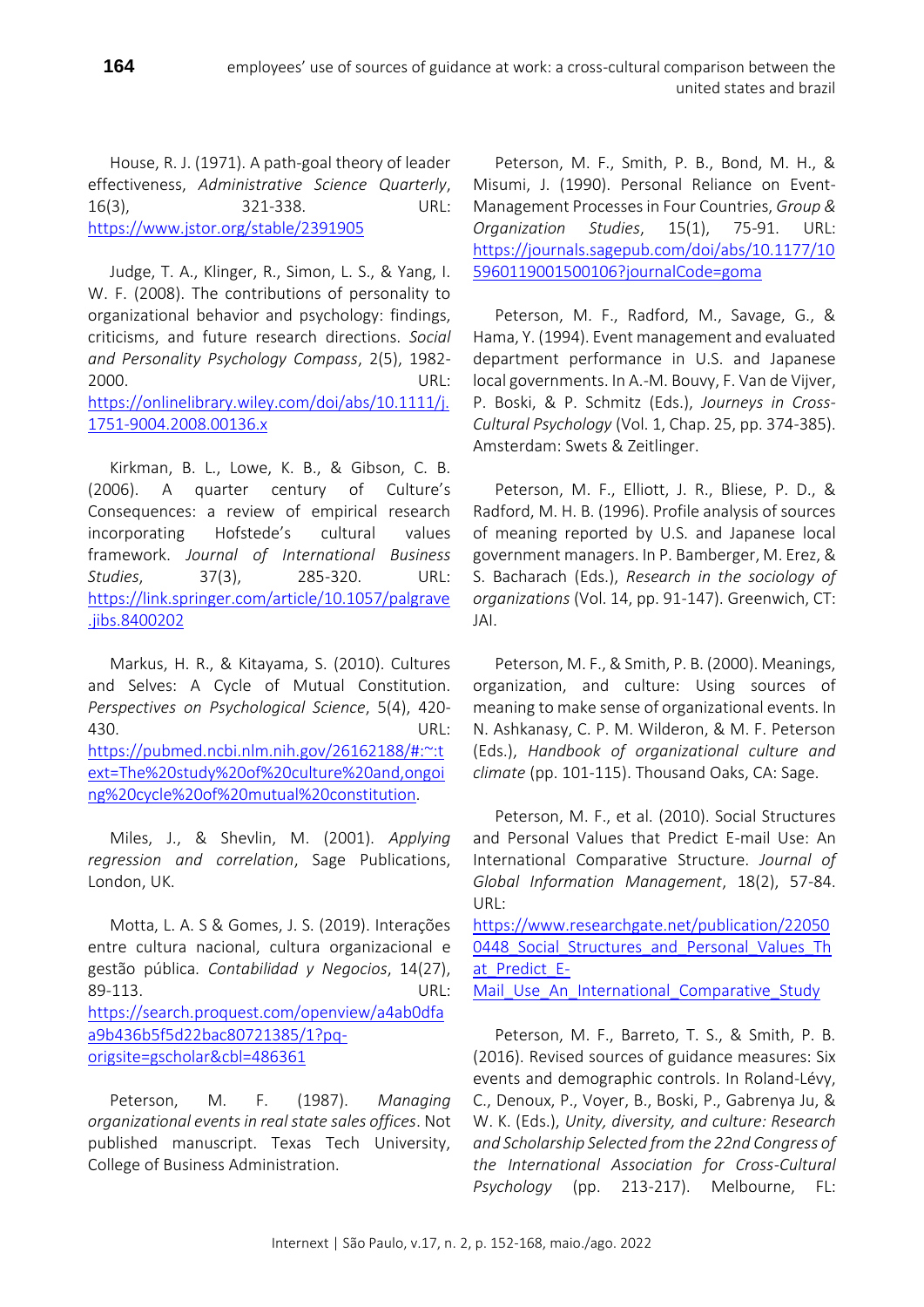International Association for Cross-Cultural Psychology.

Schrauf, R. W. (2017). Mixed methods designs for making cross-cultural comparisons. *Journal of Mixed Methods Research*, 12(4), 1-18. URL: [https://journals.sagepub.com/doi/10.1177/15586](https://journals.sagepub.com/doi/10.1177/1558689817743109) [89817743109](https://journals.sagepub.com/doi/10.1177/1558689817743109)

Silva, N. B., Orsi, A., & Nakata, L. E. (2013). Análise da Produção Acadêmica sobre Gestão Internacional de Recursos Humanos entre 2001 e 2011. *Revista de Carreiras & Pessoas - ReCaPe*, 3(3), 50-60, URL: [https://revistas.pucsp.br/index.php/ReCaPe/articl](https://revistas.pucsp.br/index.php/ReCaPe/article/view/17703) [e/view/17703](https://revistas.pucsp.br/index.php/ReCaPe/article/view/17703)

Smith, P. B., & Peterson, M. F. (1988). *Leadership, organizations, and culture: An event management model*. Sage, London, UK.

Smith, P. B. et al. (1994). Organizational Event Management in Fourteen Countries: a comparison with Hofstede's Dimensions. In A.-M. Bouvy, F. van de Vijver, P. Boski, & P. Schmitz (Eds.), *Journeys in Cross-Cultural Psychology* (Vol.1, Chap. 24, pp. 374- 385). Amsterdam: Swets & Zeitlinger.

Smith, P. B., Peterson, M. F., & Misumi, J. (1994). Event management and work team effectiveness in Japan, Britain, and USA. *Journal of Occupational and Organizational Psychology*, 67, 33-43. URL: [https://www.researchgate.net/publication/23022](https://www.researchgate.net/publication/230225178_Event_management_and_work_team_effectiveness_in_Japan_Britain_and_USA) 5178 Event management and work team effec [tiveness\\_in\\_Japan\\_Britain\\_and\\_USA](https://www.researchgate.net/publication/230225178_Event_management_and_work_team_effectiveness_in_Japan_Britain_and_USA)

Smith, P. B., Peterson, M. F., & Wang, Z. M. (1996). The Manager as Mediator of Alternative Meanings: A pilot study from China, The USA, and U.K. *Journal of International Business Studies*, 27(1), 115-137. URL: [https://ideas.repec.org/a/pal/jintbs/v27y1996i1p1](https://ideas.repec.org/a/pal/jintbs/v27y1996i1p115-137.html) [15-137.html](https://ideas.repec.org/a/pal/jintbs/v27y1996i1p115-137.html)

Smith, P. B., Wang, Z. M., & Leung, K. (1997). Leadership, decision-making and cultural context: Event management within Chinese joint ventures. *The Leadership Quarterly*, 8(4), 413–431. URL: [https://www.sciencedirect.com/science/article/pii](https://www.sciencedirect.com/science/article/pii/S1048984397900229) [/S1048984397900229](https://www.sciencedirect.com/science/article/pii/S1048984397900229)

Smith, P. B., Peterson, M. F., D'Amorim, M. A., Dávila, C., Gamas, E., Malvezzi, S., & Saiz, J. L. (1999). Leadership in Latin American Organizations: An Event Management Perspective. *Interamerican Journal of Psychology*, 33(2), 93-120. URL:

[https://www.researchgate.net/publication/29739](https://www.researchgate.net/publication/297390214_Leadership_in_Latin_American_organizations_An_event_management_perspective) 0214 Leadership in Latin American organizatio [ns\\_An\\_event\\_management\\_perspective](https://www.researchgate.net/publication/297390214_Leadership_in_Latin_American_organizations_An_event_management_perspective)

Smith, P. B., Peterson, M. F., & Schwartz, S. H. (2002). Cultural Values, Sources of Guidance, and their relevance to managerial behavior: a 47- Nation Study, *Journal of Cross-Cultural Psychology*, 33(2), 188-208. URL: [https://journals.sagepub.com/doi/10.1177/00220](https://journals.sagepub.com/doi/10.1177/0022022102033002005) [22102033002005](https://journals.sagepub.com/doi/10.1177/0022022102033002005)

Smith, P. B., & Peterson, M. F. (2005). Demographic Effects on the Use of Vertical Sources of Guidance by Managers in Widely Differing Cultural Contexts. *International Journal of Cross-Cultural Management*, 5(1), 5-26. URL: [https://www.researchgate.net/publication/43449](https://www.researchgate.net/publication/43449399_Demographic_effects_on_the_use_of_vertical_sources_of_guidance_by_managers_in_widely_differing_cultural_contexts) 399 Demographic effects on the use of vertic al sources of guidance by managers in widely differing cultural contexts

Smith, P. B., Peterson, M. F., Thomason, S. J., & Event Meaning Management Research Group (2011). National Culture as a Moderator of the Relationship Between Manager's Use of Guidance Sources, and How Well Work Events are Handled. *Journal of Cross-Cultural Psychology*, 42(6), 1101- 1121. URL: [https://journals.sagepub.com/doi/10.1177/00220](https://journals.sagepub.com/doi/10.1177/0022022110381427) [22110381427](https://journals.sagepub.com/doi/10.1177/0022022110381427)

Tabachnick, B. G., & Fidell, L. S. (2001). *Using multivariate statistics*, Harper Collins, New York.

Triandis, H. C. (2001). Individualism and collectivism: Past, present, and future. In D. Matsumoto (Ed.). *Handbook of culture and psychology* (pp. 35-50). New York: Oxford University Press.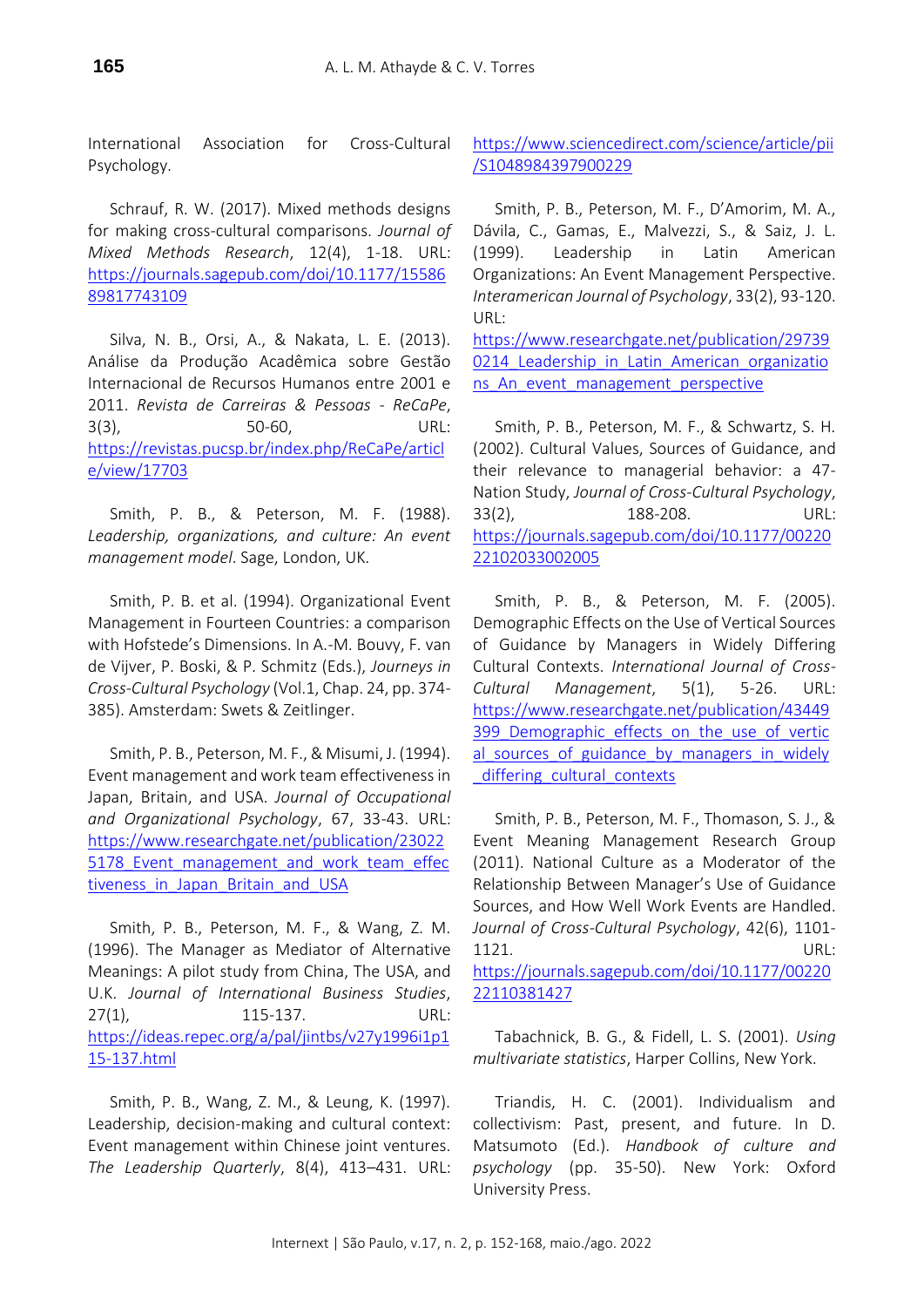Vance, C. M. & Paik, Y. (2006). *Managing a Global Workforce-Challenges and Opportunities*. London: M. E. Sharpe.

Vignoles, V. L. et al. (2016). Beyond the "East-West" Dichotomy: Global Variation in Cultural Models of Selfhood. *Journal of Experimental Psychology: General*, 145(8), 966-1000. URL: <https://psycnet.apa.org/record/2016-32083-001>

Yuniawan, A., Djastuti, I., Hidayati, R., & Udin, U. (2020). Investigating the effect of national culture and affective commitment on employee performance: An empirical study in Indonesian banking sector. *Revista Espacios*, 41(22), 67-78. URL:

[http://www.revistaespacios.com/a20v41n22/a20v](http://www.revistaespacios.com/a20v41n22/a20v41n22p06.pdf) [41n22p06.pdf](http://www.revistaespacios.com/a20v41n22/a20v41n22p06.pdf)

André Luiz Mendes Athayde - Federal University of Minas Gerais - UFMG, Minas Gerais, (Brazil). E-mail: [andreluizathayde@outlook.com](mailto:andreluizathayde@outlook.com) Orcid id: <https://orcid.org/0000-0002-2109-2130>

Cláudio Vaz Torres - University of Brasilia – UNB, Brasilia, (Brazil). E-mail: [claudio.v.torres@gmail.com](mailto:claudio.v.torres@gmail.com) Orcid id: <https://orcid.org/0000-0002-3727-7391>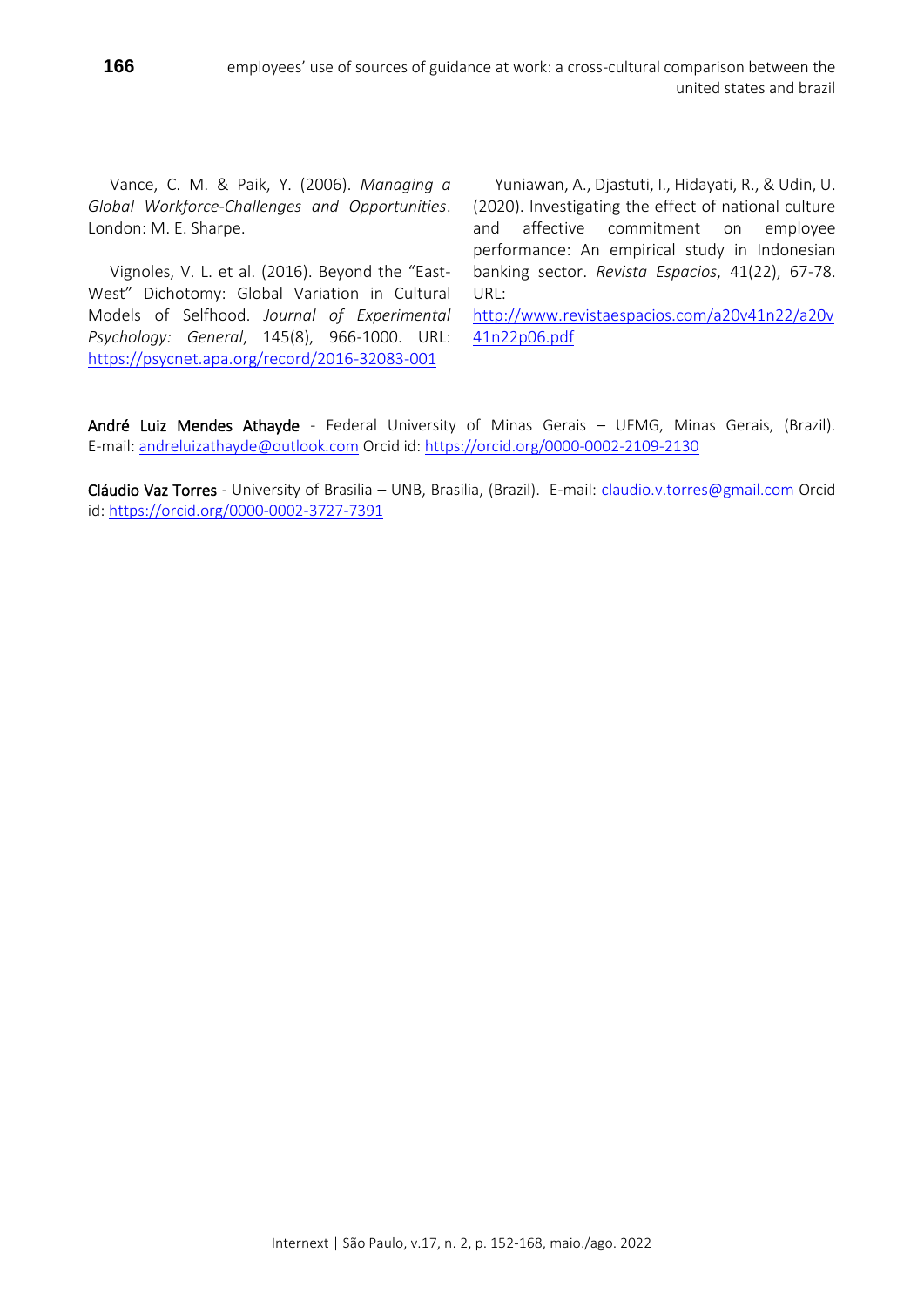# **O USO DE FONTES DE ORIENTAÇÃO NO TRABALHO POR COLABORADORES: UMA COMPARAÇÃO TRANSCULTURAL ENTRE OS ESTADOS UNIDOS E BRASIL**

André Luiz Mendes Athayde & Cláudio Vaz Torres

### DETALHES DO ARTIGO **RESUMO**

### Histórico do Artigo:

Recebido em: 05 de janeiro de 2022 Aceito: 13 de março de 2022 Disponível online: 17 de março de 2022

### Sistema de revisão "Double blind review"

Editor Científico Ilan Avrichir

#### Palavras-chave:

Fontes de orientação Comportamento organizacional Pesquisa transcultural

Objetivo – O objetivo desta pesquisa foi comparar estatisticamente o uso de fontes de orientação (SOGs) no trabalho por colaboradores nos Estados Unidos e no Brasil e discutir os resultados à luz de diferenças de culturas nacionais.

Método – 220 colaboradores de uma universidade brasileira e 166 colaboradores de uma universidade americana preencheram um questionário em papel e caneta. Testes de correlação de Pearson (*r*) e testes t de Student foram realizados para investigar diferenças estatisticamente significativas entre as duas amostras, as quais foram discutidas à luz das culturais nacionais.

Principais resultados - Americanos apresentaram médias significativamente maiores que brasileiros no uso de Regras Informais e de Pessoas Fora da Organização, e os brasileiros apresentaram média significativamente maior que americanos no uso de Regras e Procedimentos Formais. A discussão mostrou que algumas dessas diferenças são compatíveis com características da cultura nacional.

Relevância/Originalidade – Reconhecer a importância e o papel das culturas nacionais nas atitudes e comportamentos de indivíduos no ambiente organizacional é fundamental na busca por práticas de gestão eficazes e contextualizadas.

Contribuições teórico-metodológicas – Até 2020, apenas 12 estudos teóricoempíricos sobre SOGs foram desenvolvidos. Assim, o presente estudo contribui teórica e empiricamente para o conhecimento acerca desse importante construto relacionado ao trabalho.

Contribuições sociais/gerenciais – Os resultados sugerem a gestores, profissionais de recursos humanos e psicólogos diferenças importantes nas atitudes de colaboradores americanos e brasileiros quanto ao uso de fontes de orientação no trabalho, contribuindo, por exemplo, para processos de recrutamento e seleção em multinacionais.